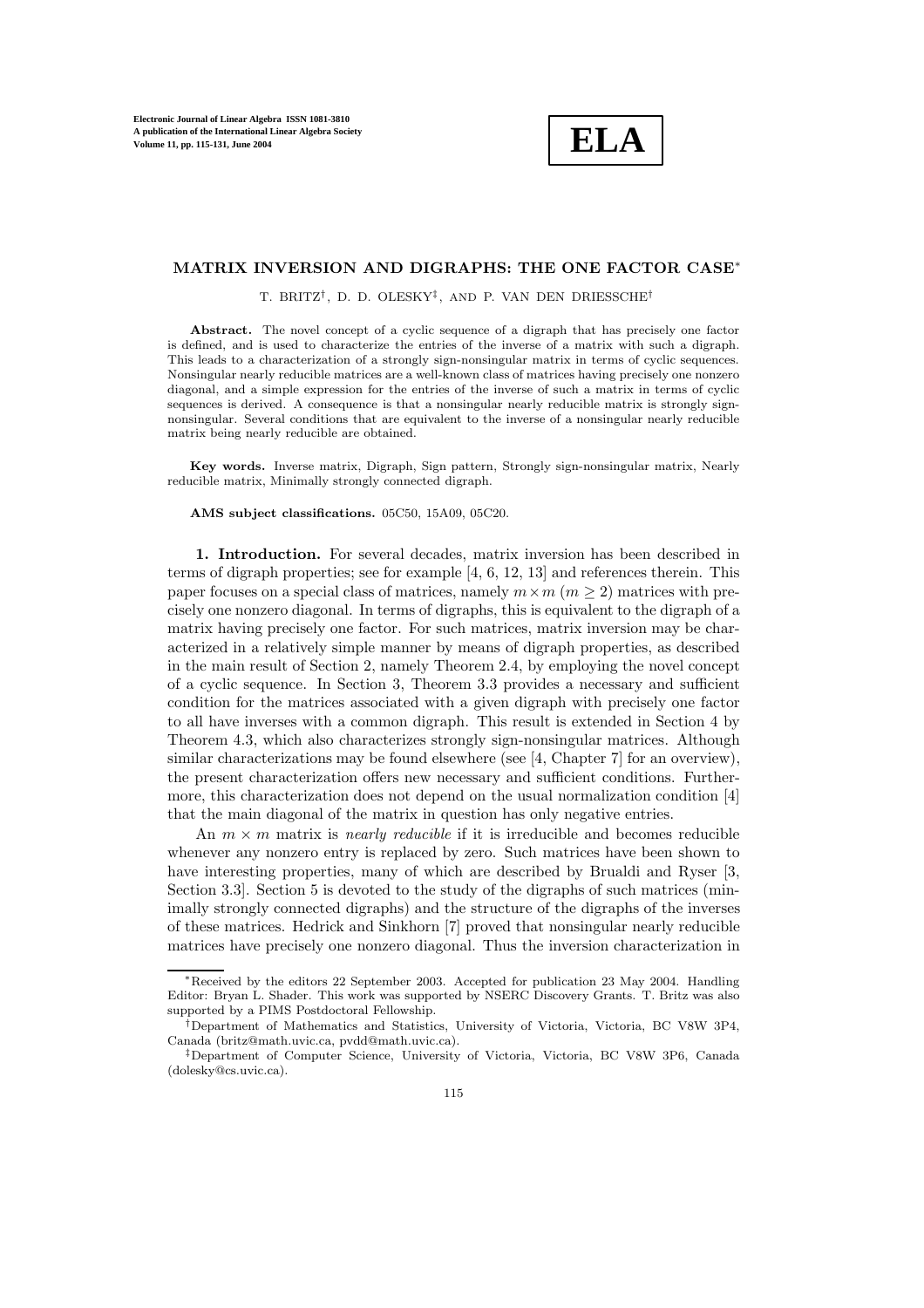

Theorem 2.4 may be applied to these matrices, and Theorem 5.8 presents a particularly simple description of the inverse of a nonsingular nearly reducible matrix in terms of cyclic sequences. From this description, it follows directly that each nonsingular nearly reducible matrix is strongly sign-nonsingular. Furthermore, the inversion of a nonsingular nearly reducible matrix has an interesting digraph analogue. In particular, Theorem 5.15 describes how the digraphs of a nonsingular nearly reducible matrix and its inverse determine each other by digraph operations. Proposition 5.16 shows that this dual correspondence is valid not only for the digraphs of the two matrices, but also for their sign patterns. This is true despite the fact that the inverse of a nonsingular nearly reducible matrix is neither necessarily nearly reducible nor strongly sign-nonsingular. Interestingly, it is seen in Theorem 5.18 that the inverse is nearly reducible if and only if it is strongly sign-nonsingular.

2. Matrices with precisely one nonzero diagonal. We begin with some digraph terminology and introduce the concept of a cyclic sequence, which plays an important role throughout this paper. The family  $\mathcal{D}_1$  consists of all (finite) digraphs D with precisely one factor  $\mathcal{C}_D = \{C_1, \ldots, C_s\}$ ; that is,  $\mathcal{C}_D$  is a set of vertex-disjoint cycles that cover all vertices  $V(D)$ . It is assumed that  $|V(D)| \geq 2$ . The arcs  $F(D)$ cycles that cover all vertices  $V(D)$ . It is assumed that  $|V(D)| \geq 2$ . The arcs  $E(D)$ <br>of a digraph  $D \in \mathcal{D}$ , may be partitioned into two pop-empty classes, pamely the arcs of a digraph  $D \in \mathcal{D}_1$  may be partitioned into two non-empty classes, namely the arcs that are contained in one of the cycles of  $\mathcal{C}_D$ , and those that are not. Denote the former by  $E(\mathcal{C}_D) = E(C_1) \cup \cdots \cup E(C_s)$ . If v is a vertex of  $V(D)$ , then v is contained in precisely one cycle of  $\mathcal{C}_D$ . This is the cycle  $\mathcal{C}_D(v)$  given by

$$
v \to \sigma(v) \to \sigma(\sigma(v)) \to \cdots \to \sigma^{-1}(v) \to v,
$$

where  $\sigma$  is the permutation of  $V(D)$  determined by the factor  $\mathcal{C}_D$ , i.e.,  $\sigma(u) = v$  if and only if  $(u, v) \in E(C_D)$ .

To avoid any confusion between  $\sigma$  and  $\sigma^{-1}$  in the following, we use the notation  $n := \sigma$  and  $f := \sigma^{-1}$  (for the "next" and "former" permutations in D). It follows that  $v = n(f(v)) = f(n(v))$  for each vertex  $v \in V(D)$ , and that if  $(u, v)$  is contained in  $E(\mathcal{C}_D)$ , then  $(u, v)=(f(v), n(u))$ . The permutations n and f are illustrated in Figure 2.1, in which  $\mathcal{C}_D$  consists of three 3-cycles.



Fig. 2.1. The "next" and "former" permutations

A cyclic sequence in  $D \in \mathcal{D}_1$  of length  $s \geq 1$  from vertex  $v_1$  to vertex  $f(v_s)$  is a sequence of s distinct vertices  $(v_1,\ldots,v_s)$  of D such that if  $s\geq 2$ , then  $(f(v_r), v_{r+1}) \in$  $E(D) - E(\mathcal{C}_D)$  for each  $r = 1, \ldots, s - 1$ ; every vertex  $v_1 \in V(D)$  forms the cyclic sequence  $(v_1)$  from  $v_1$  to  $f(v_1)$ , which is the case  $s = 1$ . If a cyclic sequence  $(v_1, \ldots, v_s)$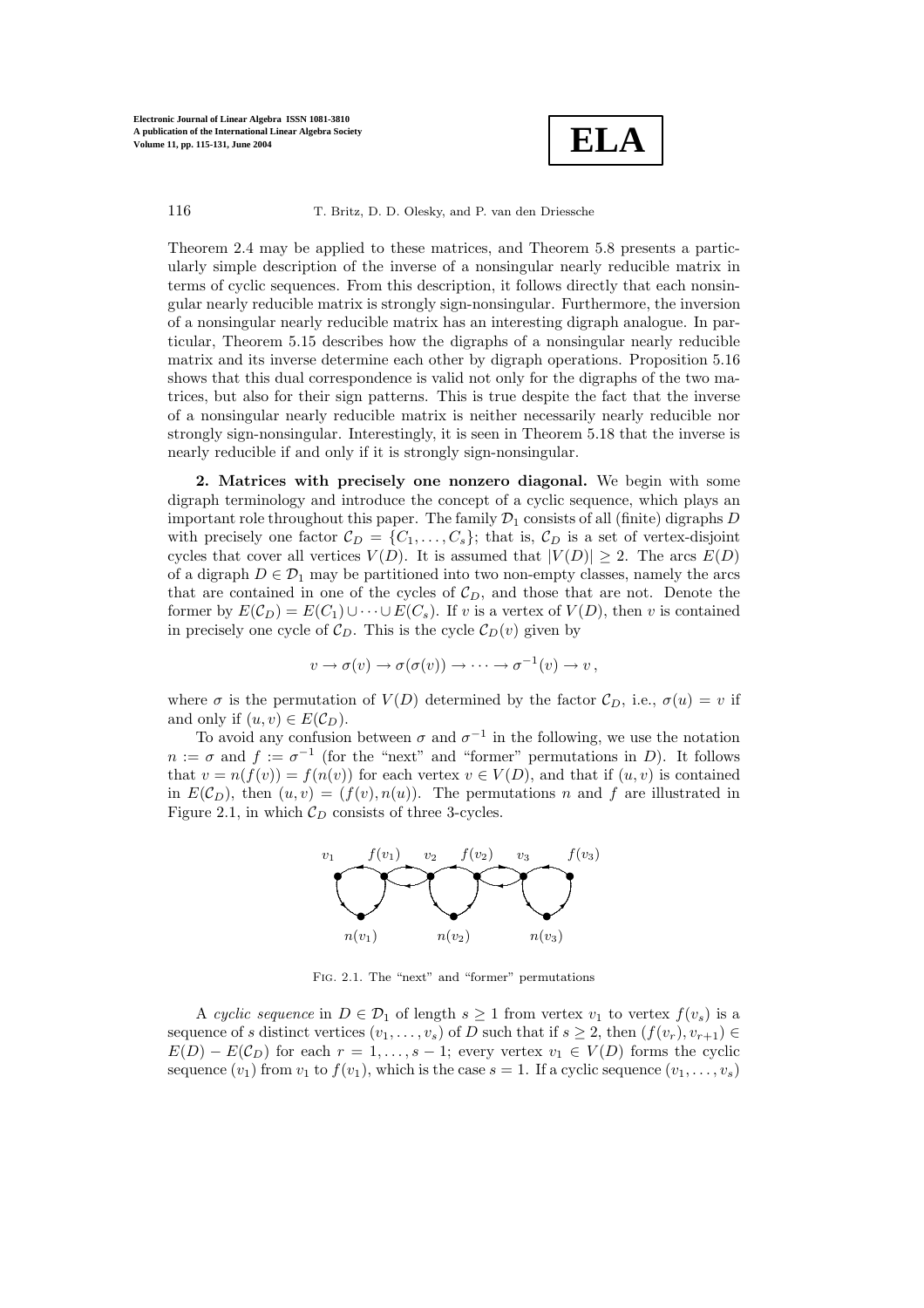

exists, then

$$
v_1 \to n(v_1) \to \cdots \to f(v_1) \to v_2 \to n(v_2) \to \cdots \to v_s \to n(v_s) \to \cdots \to f(v_s)
$$
  

$$
\cdots \to f(v_2) \to \cdots \to v_s \to n(v_s) \to \cdots \to f(v_s)
$$

is the *associated walk* from  $v_1$  to  $f(v_s)$ . Note that the arcs between the consecutive vertices  $v_r, n(v_r), \ldots, f(v_r)$  are in  $\mathcal{C}_D(v_r)$  for  $r = 1, \ldots, s$ . The digraph in Figure 2.1 contains the cyclic sequence  $(v_1, v_2, v_3)$  from  $v_1$  to  $f(v_3)$ . The associated walk from  $v_1$ to  $f(v_3)$  is

$$
v_1 \to n(v_1) \to f(v_1) \to v_2 \to n(v_2) \to f(v_2) \to v_3 \to n(v_3) \to f(v_3).
$$

Let  $A = [a_{ij}]$  be an  $m \times m$  matrix (over some field) with precisely one *nonzero diagonal*  $\{a_{i\sigma(i)}\}$ , where  $\sigma$  is some permutation of  $\{1,\ldots,m\}$  and all  $a_{i\sigma(i)} \neq 0$ . All such A are necessarily nonsingular, and the digraph  $D(A)$  with vertices  $1, \ldots, m$ and arcs  $\{(i,j) \mid a_{ij} \neq 0\}$  belongs to the family  $\mathcal{D}_1$ . Thus,  $\sigma$  is the permutation determined by  $\mathcal{C}_{D(A)}$ . Let  $P = [p_{ij}]$  be the permutation matrix whose nonzero entries are in the same positions as the entries of the diagonal of A, and let  $P^{-1} = [\pi_{ij}]$ , i.e., with  $n := \sigma$ ,

$$
p_{ij} = \begin{cases} 1, & \text{if } j = n(i); \\ 0, & \text{otherwise} \end{cases} \quad \text{and} \quad \pi_{ij} = \begin{cases} 1, & \text{if } i = n(j); \\ 0, & \text{otherwise}. \end{cases}
$$

Throughout this section, we define  $A' = P^{-1}A = [a'_{ij}]$ , and let  $A^{-1} = [\alpha_{ij}]$  and  $(A')^{-1} = [\alpha'_{ij}]$  $(A')^{-1} = [\alpha'_{ij}].$ <br>
LEMAA 2

LEMMA 2.1. Let  $n := \sigma$  and  $f := \sigma^{-1}$ . Then

$$
a_{ij} = a'_{n(i)j}, \quad \alpha_{ij} = \alpha'_{in(j)}, \quad a'_{ij} = a_{f(i)j}, \quad \text{and} \quad \alpha'_{ij} = \alpha_{if(j)}.
$$

*Proof.* It follows from  $A = PA'$  that  $a_{ij} = \sum_k p_{ik} a'_{kj} = p_{in(i)} a'_{n(i)j} = a'_{n(i)j}$ . Since  $A^{-1} = (A')^{-1}P^{-1}$ ,  $\alpha_{ij} = \sum_k \alpha'_{ik} \pi_{kj} = \alpha'_{in(j)} \pi_{n(j)j} = \alpha'_{in(j)}$ . The third and fourth identities restate the first two statements  $\Pi$ fourth identities restate the first two statements.

Lemma 2.1 implies that  $a'_{ii} = a_{f(i)i} \neq 0$ . The matrix A' therefore has only nonzero<br>entries along its main diagonal. Since A has only one nonzero diagonal, so does A' entries along its main diagonal. Since A has only one nonzero diagonal, so does  $A'$ ,<br>and  $C_{\text{DCA}}$  consists of m loops. Let  $f'$  be the "former" permutation in  $D(A')$ and  $\mathcal{C}_{D(A')}$  consists of m loops. Let f' be the "former" permutation in  $D(A')$ .<br>LEMMA 2.2. Let A be a matrix with precisely one nonzero diagonal and

Lemma 2.2. *Let* A *be a matrix with precisely one nonzero diagonal, and let* P *be a permutation matrix such that*  $A' = P^{-1}A$  *has nonzero main diagonal. Then the following three statements are equivalent:*

1.  $v_1 \rightarrow \cdots \rightarrow v_s$  *is a path in*  $D(A')$  *from*  $v_1$  *to*  $v_s$ ;<br>2.  $(v_1, \ldots, v_n)$  *is a cuclic sequence in*  $D(A')$  *from i* 

2.  $(v_1, \ldots, v_s)$  *is a cyclic sequence in*  $D(A')$  *from*  $v_1$  *to*  $f'(v_s) = v_s$ ;<br><sup>2</sup>.  $(v_1, \ldots, v_s)$  *is a cyclic sequence in*  $D(A)$  *from*  $v_1$  *to*  $f(v_1)$ 

*3.*  $(v_1, \ldots, v_s)$  *is a cyclic sequence in*  $D(A)$  *from*  $v_1$  *to*  $f(v_s)$ *.* 

*Proof.* If  $s = 1$ , then each statement is trivially true; so suppose for the remainder of the proof that  $s \geq 2$ . Since the factor  $\mathcal{C}_{D(A')}$  contains only loops, it follows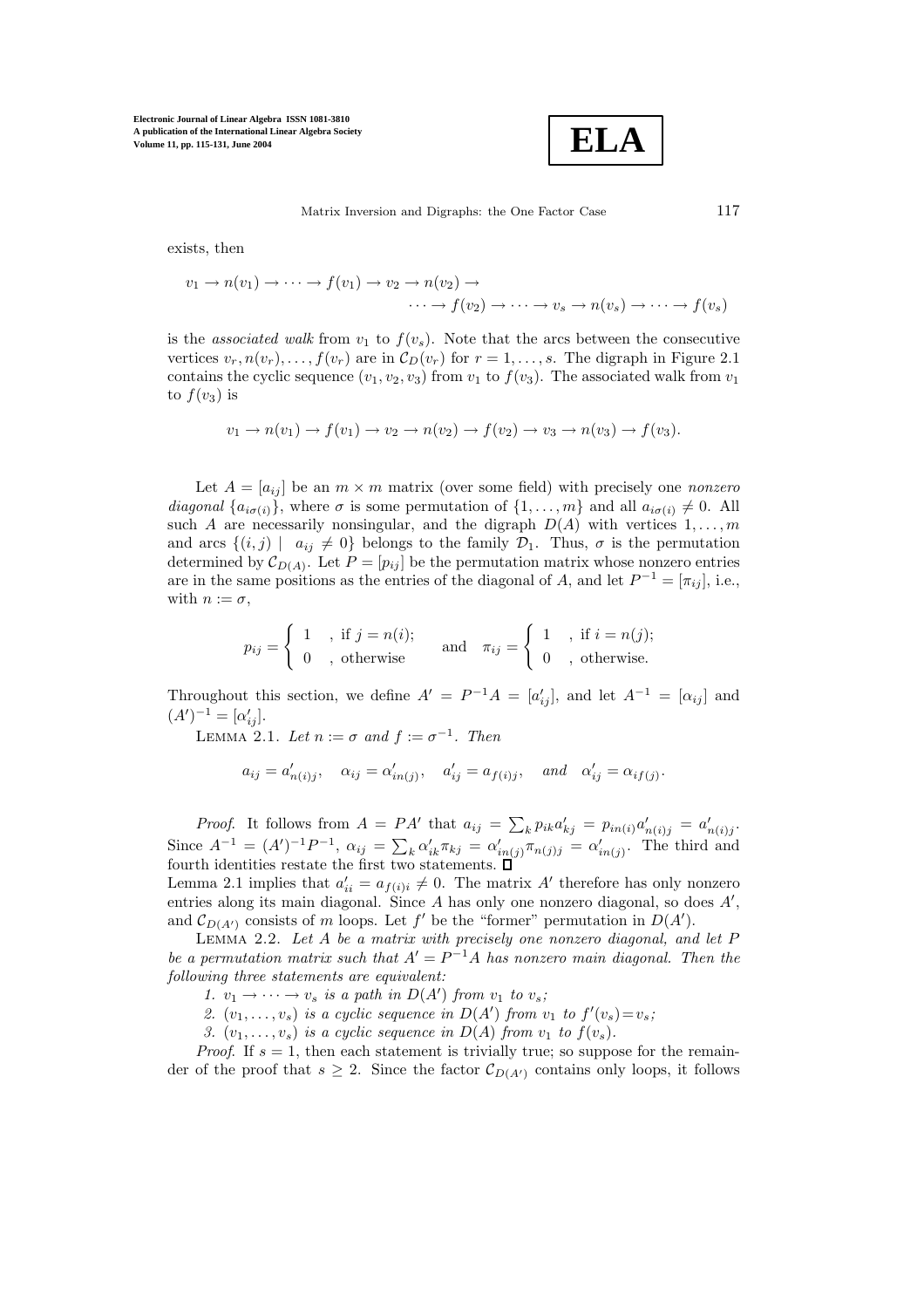

that  $f'(v) = v$  for all  $v \in V(D(A'))$ . Thus, if  $v_1 \to \ldots \to v_s$  is a path in  $D(A')$ <br>from  $v_1$  to  $v_2$  then  $(f'(v_1), v_2, \ldots) = (v_1, v_2, \ldots)$  is an arc in  $F(D(A')) = F(C_{\mathcal{D}}(u))$ from  $v_1$  to  $v_s$ , then  $(f'(v_r), v_{r+1}) = (v_r, v_{r+1})$  is an arc in  $E(D(A')) - E(\mathcal{C}_{D(A')})$ <br>for each  $r-1$  s – 1. Hence  $(v_1, v_1)$  is a cyclic sequence in  $D(A')$  from  $v_s$ for each  $r = 1, \ldots, s - 1$ . Hence,  $(v_1, \ldots, v_s)$  is a cyclic sequence in  $D(A')$  from  $v_1$ <br>to v. Conversely if statement 2 is true, then the vertices  $v_1, \ldots, v_s$  are distinct and to  $v_s$ . Conversely, if statement 2 is true, then the vertices  $v_1, \ldots, v_s$  are distinct, and  $(v_r, v_{r+1}) = (f'(v_r), v_{r+1})$  is an arc of  $D(A')$  for all  $r = 1, \ldots, s-1$ , so statement *1* is<br>also true. Hence statements *1* and *2* are equivalent also true. Hence, statements *1* and *2* are equivalent.

Suppose that  $(v_1, \ldots, v_s)$  is a cyclic sequence in  $D(A')$ . Then  $v_1, \ldots, v_s$  are dis-<br>t and  $(v, v_1, \ldots) \in E(D(A')) = E(C_{D(A)})$  for all  $r = 1$  s = 1. Lemma 2.1 tinct, and  $(v_r, v_{r+1}) \in E(D(A')) - E(\mathcal{C}_{D(A')})$  for all  $r = 1, \ldots, s-1$ . Lemma 2.1<br>implies that  $a_{\ell}$   $\ldots$  =  $a'$  Since in the latter equation, the right side is a implies that  $a_{f(v_r)v_{r+1}} = a'_{v_r v_{r+1}}$ . Since in the latter equation, the right side is a nonzero entry of 4' that is not on the unique popzero diagonal of 4' the left side nonzero entry of  $A'$  that is not on the unique nonzero diagonal of  $A'$ , the left side<br>must also be a nonzero entry of  $A$  that is not on the unique nonzero diagonal of  $A$ must also be a nonzero entry of A that is not on the unique nonzero diagonal of A. In other words,  $(f(v_r), v_{r+1}) \in E(D(A)) - E(\mathcal{C}_{D(A)})$  for all  $r = 1, \ldots, s-1$ , which proves that statement *2* implies statement *3* . The proof of the converse implication is similar and straightforward.  $\square$ 

LEMMA 2.3. *If*  $i = n(j)$  (*i.e.*,  $j = f(i)$ *)*, then  $\alpha_{ij} = \frac{1}{a_{f(i)i}} = \frac{1}{a_{ji}}$ .

*Proof.* By the identity  $A^{-1} = \frac{\text{adj } A}{\det A}$  and Lemma 2.1,  $\alpha_{ij} = \alpha_{if(i)} = \alpha'_{ii} = \frac{\det A'_{ii}}{\det A'}$ , where  $A'_{ii}$  is the matrix obtained by deleting the *i*th row and the *i*th column of<br>the matrix  $A'$ . Hence  $Q_{ii} = \frac{1}{\sqrt{2}}$  since det  $A' = (Q'_{ii}, Q'_{ii})/Q'_{ii}$  and det  $A' =$ the matrix A'. Hence,  $\alpha_{ij} = \frac{1}{a_{ii}^2}$ , since  $\det A'_{ii} = (a'_{11} \cdots a'_{mm})/a'_{ii}$  and  $\det A' =$  $a'_{11} \cdots a'_{mm}$ . By Lemma 2.1,  $\alpha_{ij} = \frac{1}{a_{f(i)i}}$ .

Suppose that  $i \neq n(j)$ . It follows from [12, Corollary 9.1] that

$$
\alpha'_{in(j)} = \frac{1}{\det A'} \sum_{p_k} (-1)^{l_k} \det A'[V(D(A')) - V(p_k)] \prod_{(u,v) \in E(p_k)} a'_{uv}
$$

where the sum is taken over all paths  $p_k$  in  $D(A')$  from i to  $n(j)$ , where  $l_k$  is the length of path  $p_k$ , where  $V(n_k)$  (resp.  $F(n_k)$ ) is the set of vertices (resp. arcs) of length of path  $p_k$ , where  $V(p_k)$  (resp.  $E(p_k)$ ) is the set of vertices (resp. arcs) of path  $p_k$ , and  $A'[V(D(A'))-V(p_k)]$  is the submatrix of A' containing rows and columns corresponding to the vertices not in  $V(p_k)$ . Thus corresponding to the vertices *not* in  $V(p_k)$ . Thus,

$$
\alpha'_{in(j)} = \sum_{p_k} (-1)^{l_k} \frac{\prod_{(u,v) \in E(p_k)} a'_{uv}}{\prod_{q \in V(p_k)} a'_{qq}},
$$

since det  $A' = a'_{11} \cdots a'_{mm}$ . By Lemma 2.2,

$$
\alpha'_{in(j)} = \sum_{\mathbf{v}} (-1)^{s-1} \frac{\prod_{r=1}^{s-1} a'_{v_r v_{r+1}}}{\prod_{q=1}^{s} a'_{v_q v_q}},
$$

where the sum is taken over all cyclic sequences  $\mathbf{v} = (v_1, \dots, v_s)$  in  $D(A')$  from  $v_1 = i$ <br>to  $f'(v_1) = v_1 = p(i)$  and  $s = |\mathbf{v}|$  is the length of sequence **v**. Lemma 2.1 implies to  $f'(v_s) = v_s = n(j)$ , and  $s = |\mathbf{v}|$  is the length of sequence **v**. Lemma 2.1 implies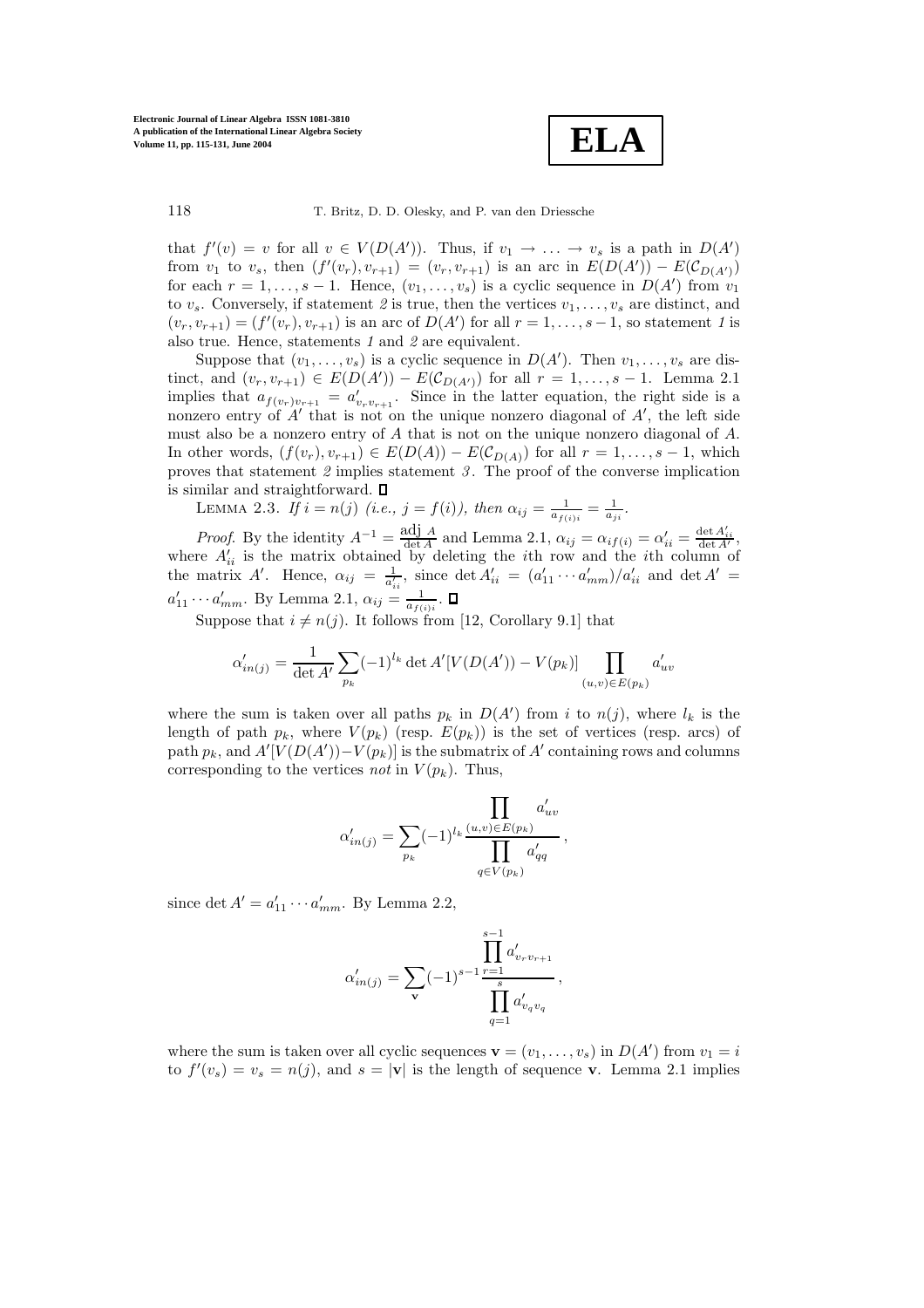

Matrix Inversion and Digraphs: the One Factor Case 119

that

$$
\alpha_{ij} = \alpha'_{in(j)} = \sum_{\mathbf{v}} (-1)^{s-1} \frac{a_{f(v_1)v_2} \cdots a_{f(v_{s-1})v_s}}{a_{f(v_1)v_1} a_{f(v_2)v_2} \cdots a_{f(v_s)v_s}},
$$

where the sum is taken over all cyclic sequences  $\mathbf{v} = (v_1, \ldots, v_s)$  in  $D(A)$  from  $v_1 = i$ to  $f(v_s) = i$ , and  $s = |\mathbf{v}|$ .

If  $i = n(j)$ , then (i) is the only cyclic sequence from i to  $j = f(i)$  in  $D(A)$ . Thus, Lemma 2.3 and the calculations above together imply the following theorem.

Theorem 2.4. *Let* A *be a square matrix with precisely one nonzero diagonal, and let*  $A^{-1} = [\alpha_{ij}]$ *. Then, for all i, j,* 

$$
\alpha_{ij} = \sum_{\mathbf{v}} (-1)^{s-1} \frac{a_{f(v_1)v_2} \cdots a_{f(v_{s-1})v_s}}{a_{f(v_1)v_1} a_{f(v_2)v_2} \cdots a_{f(v_s)v_s}},
$$

*where the sum is taken over all cyclic sequences*  $\mathbf{v} = (v_1, \ldots, v_s)$  *in*  $D(A)$  *from*  $i = v_1$ *to*  $j = f(v_s)$ *,* and  $s = |\mathbf{v}|$  *is the length of sequence* **v***. If no such sequence exists, then*  $\alpha_{ij} = 0.$ 

EXAMPLE 2.5. To illustrate Theorem 2.4, a matrix  $\vec{A}$  with precisely one nonzero diagonal, the digraph  $D = D(A)$ , and the inverse matrix  $A^{-1}$  are displayed in Figure 2.2. Since  $\mathcal{C}_D$  consists of the loop  $(1, 1)$  and the 2-cycle  $2 \rightarrow 3 \rightarrow 2$ , the permutation f in D satisfies  $f(1) = 1$ ,  $f(2) = 3$ , and  $f(3) = 2$ . To compute the entry  $\alpha_{33}$ of  $A^{-1}$ , for instance, first find all cyclic sequences in  $D(A)$  from  $i = 3$  to  $j = 3 = f(2)$ . These are the sequences  $(3, 2)$  of length 2 and  $(3, 1, 2)$  of length 3, with associated walks  $3 \rightarrow 2 \rightarrow 2 \rightarrow 3$  and  $3 \rightarrow 2 \rightarrow 1 \rightarrow 1 \rightarrow 2 \rightarrow 3$ , respectively. Theorem 2.4 then implies that the entry  $\alpha_{33}$  equals

$$
(-1)^{2-1} \frac{a_{f(3)2}}{a_{f(3)3} a_{f(2)2}} + (-1)^{3-1} \frac{a_{f(3)1} a_{f(1)2}}{a_{f(3)3} a_{f(1)1} a_{f(2)2}} = -\frac{a_{22}}{a_{23} a_{32}} + \frac{a_{21} a_{12}}{a_{23} a_{11} a_{32}}
$$



Fig. 2.2. Matrices and digraph for Example 2.5

**3. Digraphs and matrix inversion.** If  $D(A) \in \mathcal{D}_1$ , then there exist permutation matrices P, Q such that PAQ is triangular; thus  $D(A^{-1}) \in \mathcal{D}_1$ . However, the actual form of  $D(A^{-1})$  is not necessarily determined by D. In other words, if D is the digraph of matrices  $A_1$  and  $A_2$ , then  $D(A_1^{-1})$  and  $D(A_2^{-1})$  are not necessarily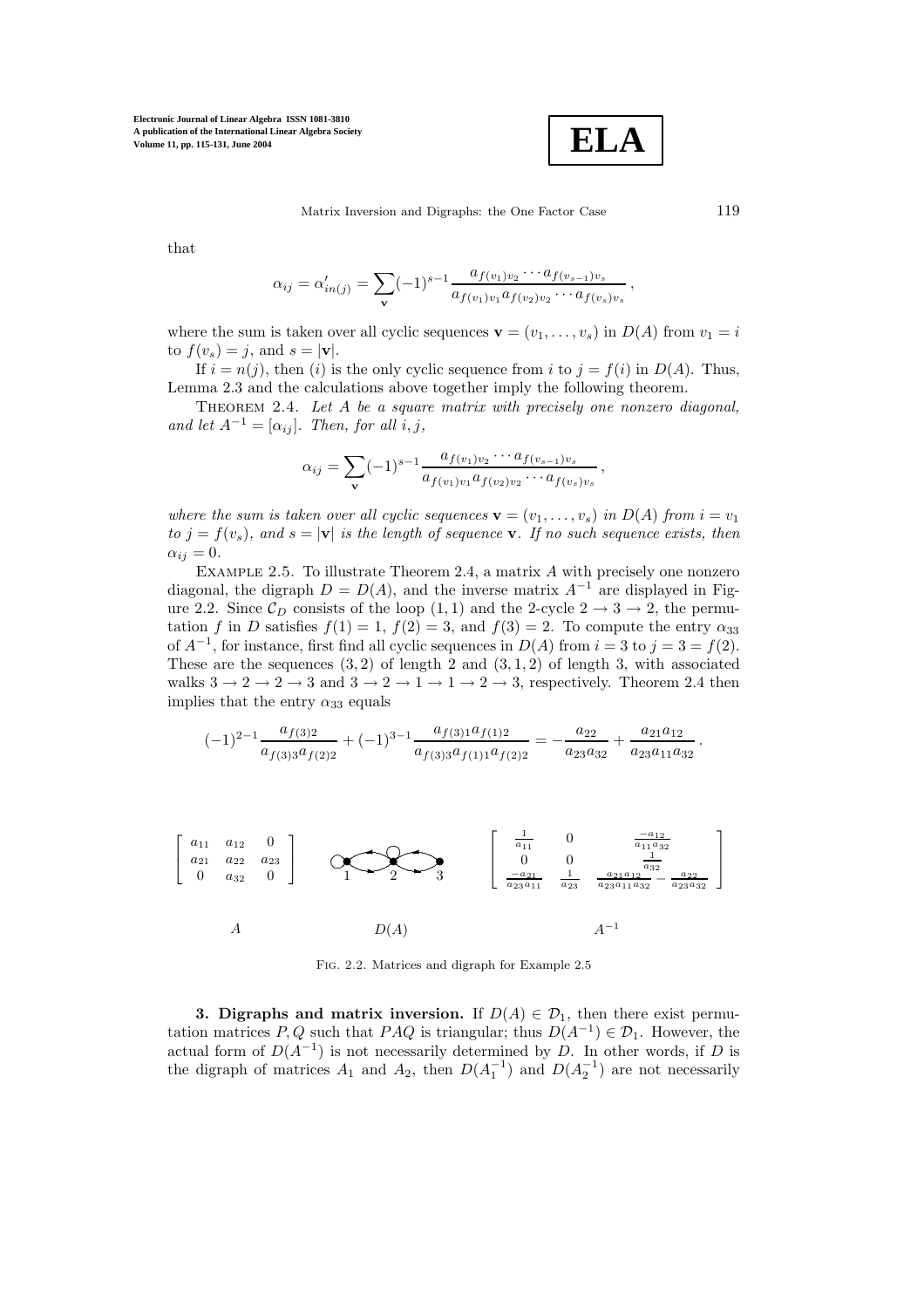

120 T. Britz, D. D. Olesky, and P. van den Driessche

identical. To illustrate this, consider real matrices with digraphs as in Figure 2.2. If, for instance,

$$
A_1 = \left[ \begin{array}{rrr} -1 & 1 & 0 \\ 1 & 1 & -1 \\ 0 & -1 & 0 \end{array} \right] \,, \quad \text{then } \quad A_1^{-1} = \left[ \begin{array}{rrr} -1 & 0 & -1 \\ 0 & 0 & -1 \\ -1 & -1 & -2 \end{array} \right] \,,
$$

and the digraph  $D(A_1^{-1})$  contains the loop (3, 3). If, on the other hand,

$$
A_2 = \begin{bmatrix} -1 & -1 & 0 \\ 1 & 1 & -1 \\ 0 & -1 & 0 \end{bmatrix}, \text{ then } A_2^{-1} = \begin{bmatrix} -1 & 0 & 1 \\ 0 & 0 & -1 \\ -1 & -1 & 0 \end{bmatrix},
$$

and  $D(A_2^{-1})$  has no  $(3,3)$  loop.<br>The following two example

The following two examples show that for *any* digraph  $D \in \mathcal{D}_1$  with at least two cyclic sequences between some pair of vertices, there exist matrices  $A_1$ ,  $A_2$  with  $D(A_1) = D(A_2) = D$  such that  $D(A_1^{-1})$  is not equal to  $D(A_2^{-1})$ .

EXAMPLE 3.1. Let  $D \in \mathcal{D}_1$  and let  $A_1 = [a_{uv}^{(1)}]$  be the real matrix with digraph  $D(A_1) = D$  and entries

$$
a_{uv}^{(1)} = \begin{cases}\n-1, & \text{if } (u, v) \in E(C_D); \\
1, & \text{if } (u, v) \in E(D) - E(C_D); \\
0, & \text{if } (u, v) \notin E(D).\n\end{cases}
$$

For fixed vertices i and j, suppose that there are  $x \ge 1$  cyclic sequences from i to j. Let  $A_1^{-1} = [\alpha_{uv}^{(1)}]$ . By Theorem 2.4, the contribution to the entry  $\alpha_{ij}^{(1)}$  from each cyclic sequence  $(v_1, \ldots, v_s)$  from  $v_1 = i$  to  $f(v_s) = j$  is  $(-1)^{s-1} \frac{1^{s-1}}{(-1)^s} = -1$ . Hence,  $\alpha_{ij}^{(1)} = -x \neq 0$ , and  $D(A_1^{-1})$  contains the arc  $(i, j)$ .<br>EXAMPLE 3.2 Let  $D \in \mathcal{D}$ . For fixed vert

EXAMPLE 3.2. Let  $D \in \mathcal{D}_1$ . For fixed vertices i and j, suppose that there are  $y \geq 2$  cyclic sequences from i to j of the form  $(v_1,\ldots,v_s)$ . Note that there must exist an arc  $(p, q) \in E(D) - E(C_D)$  that is not contained in every set of arcs  $\{(f(v_r), v_{r+1}) | r = 1, \ldots, s-1\}$  associated with these cyclic sequences. Suppose that  $(p,q)$  is contained in  $z$   $(1 \le z \le y-1)$  such sets of arcs. Let  $A_2 = [a_{uv}^{(2)}]$  be equal to the matrix  $A_1$  in France 1, 2,1, contained that  $(a_2^2)$   $z-y$  and let  $A^{-1}$   $[a_2^{(2)}]$ . Pro to the matrix  $A_1$  in Example 3.1, except that  $a_{pq}^{(2)} = \frac{z-y}{z}$ , and let  $A_2^{-1} = [\alpha_{uv}^{(2)}]$ . By Theorem 2.4,  $y - z$  cyclic sequences from i to j each contribute  $-1$  to the entry  $\alpha_{ij}^{(2)}$ , whereas the remaining z cyclic sequences from *i* to *j* each contribute  $-\left(\frac{z-y}{z}\right)$ . Hence,  $\alpha_{ij}^{(2)} = -(y-z) + z \left(\frac{y-z}{z}\right) = 0$ , and  $(i, j) \notin D(A_2^{-1})$ .<br>In contrast with the above examples we now

In contrast with the above examples, we now give a necessary and sufficient condition for which  $D(A^{-1})$  is uniquely determined by  $D(A)$ .

THEOREM 3.3. Let  $D \in \mathcal{D}_1$ . Then the digraph  $D(A^{-1})$  is the same for all *matrices* A *that have digraph*  $D = D(A)$  *if and only if there is at most one cyclic sequence between each pair of vertices.*

*Proof.* If no cyclic sequence exists between vertices i and j, then Theorem 2.4 states that  $\alpha_{ij} = 0$ , so  $(i, j)$  is not an arc of  $D(A^{-1})$ . If there is precisely one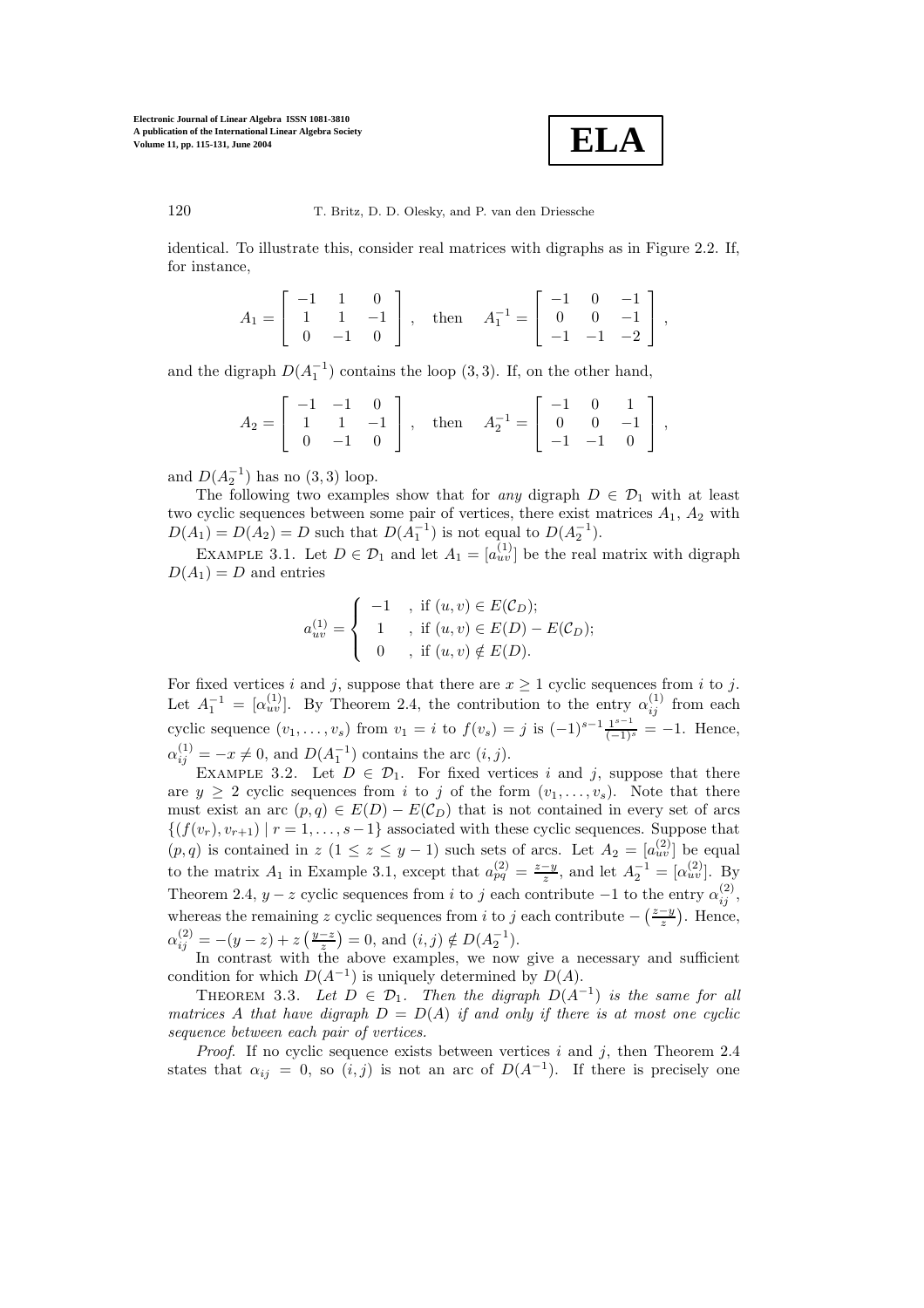**ELA**

cyclic sequence between i and j, then Theorem 2.4 implies that  $\alpha_{ij} \neq 0$ , so  $D(A^{-1})$ contains the arc  $(i, j)$ . Thus, if there is at most one cyclic sequence between each pair of vertices i and j, then the digraph  $D(A^{-1})$  is the same for all matrices A that have digraph  $D = D(A)$ .

Conversely, for fixed vertices i and j, suppose that there are  $x \ge 2$  cyclic sequences from i to j. Let  $A_1$  and  $A_2$  be the matrices with digraphs  $D(A_1) = D(A_2) = D$  defined from *i* to *j*. Let  $A_1$  and  $A_2$  be the matrices with digraphs  $D(A_1) = D(A_2) = D$  defined<br>in Examples 3.1 and 3.2, respectively. Then  $D(A^{-1})$  contains the arc *(i, j)* whereas in Examples 3.1 and 3.2, respectively. Then  $D(A_1^{-1})$  contains the arc  $(i, j)$ , whereas  $D(A^{-1})$  does not Therefore,  $D(A^{-1}) \neq D(A^{-1})$   $\Box$  $D(A_2^{-1})$  does not. Therefore,  $D(A_1^{-1}) \neq D(A_2^{-1})$ .<br>A digraph D is uning this [11] if there is at me

A digraph D is *unipathic* [11] if there is at most one path in D between any pair of distinct vertices. The following result is an immediate consequence of Lemmas 2.2 and 2.3, and Theorem 3.3.

COROLLARY 3.4. Let  $D \in \mathcal{D}_1$  be a digraph such that  $\mathcal{C}_D = \{(v, v) \mid v \in V(D)\}.$ *Then*  $D(A^{-1})$  *is independent of the particular matrix* A *with*  $D(A) = D$  *if and only if* D *is unipathic.*

**4. Sign patternsand matrix inversion.** This section is restricted to matrices over the real field. For any real  $m \times m$  matrix  $A = [a_{ij}]$ , let the sign pattern  $\mathcal{Q}(A)$ denote the family of real  $m \times m$  matrices  $B = [b_{ij}]$  where each entry  $b_{ij}$  has the same sign  $\{-0, +\}$  as  $a_{ij}$ . A real matrix A is  $sign-nonsingular$  [4, Section 1.2] if each  $B \in \mathcal{Q}(A)$  is nonsingular; thus if  $D(A) \in \mathcal{D}_1$ , then A is sign-nonsingular. A matrix A is *strongly sign-nonsingular* [4, Chapter 7] if it is sign-nonsingular and  $B^{-1} \in \mathcal{Q}(A^{-1})$ for each matrix  $B \in \mathcal{Q}(A)$ .

Example 3.1 demonstrates that for each digraph  $D \in \mathcal{D}_1$  there exists at least one strongly sign-nonsingular matrix  $A_1$  such that  $D(A_1) = D$ . Conversely, if  $D \in \mathcal{D}_1$ with vertices  $i$  and  $j$  between which there are at least two cyclic sequences, then there is at least one matrix  $A_2$  with  $D(A_2) = D$  that is not strongly sign-nonsingular, as illustrated by Example 3.2.

The following result gives necessary and sufficient conditions for strong signnonsingularity.

PROPOSITION 4.1. [4, Corollary 3.2.3] *Let*  $A = [a_{ij}]$  *be a real square matrix with a negative main diagonal. Then* A *is strongly sign-nonsingular if and only if*

*1. for each cycle*  $i_1 \rightarrow i_2 \rightarrow \cdots \rightarrow i_k \rightarrow i_1$  *in*  $D(A)$ *,*  $a_{i_1 i_2} \cdots a_{i_k i_1} < 0$ *, and* 

2. for all  $i \neq j$ , the sign of the product  $a_{v_1v_2} \cdots a_{v_{s-1}v_s}$  *is the same for all paths*  $v_1 \rightarrow \cdots \rightarrow v_s$  *in*  $D(A)$  *from i to j*.

The next lemma expresses Proposition 4.1 in terms of cyclic sequences for digraphs in  $\mathcal{D}_1$ . This can be proved by using Lemma 2.2 and the fact that strong sign-nonsingularity is invariant with respect to row permutations.

LEMMA 4.2. Let A be a real matrix with  $D = D(A) \in \mathcal{D}_1$ . If each entry  $a_{ij}$ *with*  $(i, j) \in E(C_D)$  *has negative sign, then* A *is strongly sign-nonsingular if and only if for all i, j, the sign of the product*  $a_{f(v_1)v_2} \cdots a_{f(v_{s-1})v_s}$  *is the same for all cyclic sequences*  $\mathbf{v} = (v_1, \ldots, v_s)$  *in*  $D(A)$  *from*  $v_1 = i$  *to*  $f(v_s) = j$ *.* 

Theorem 4.3 below extends Theorem 3.3 and Corollary 3.4.

Theorem 4.3. *If* D *is a digraph on* m *vertices, then the following statements are equivalent:*

*1. For each real matrix*  $A$  *with*  $D(A) = D$ ,  $A$  *is strongly sign-nonsingular;*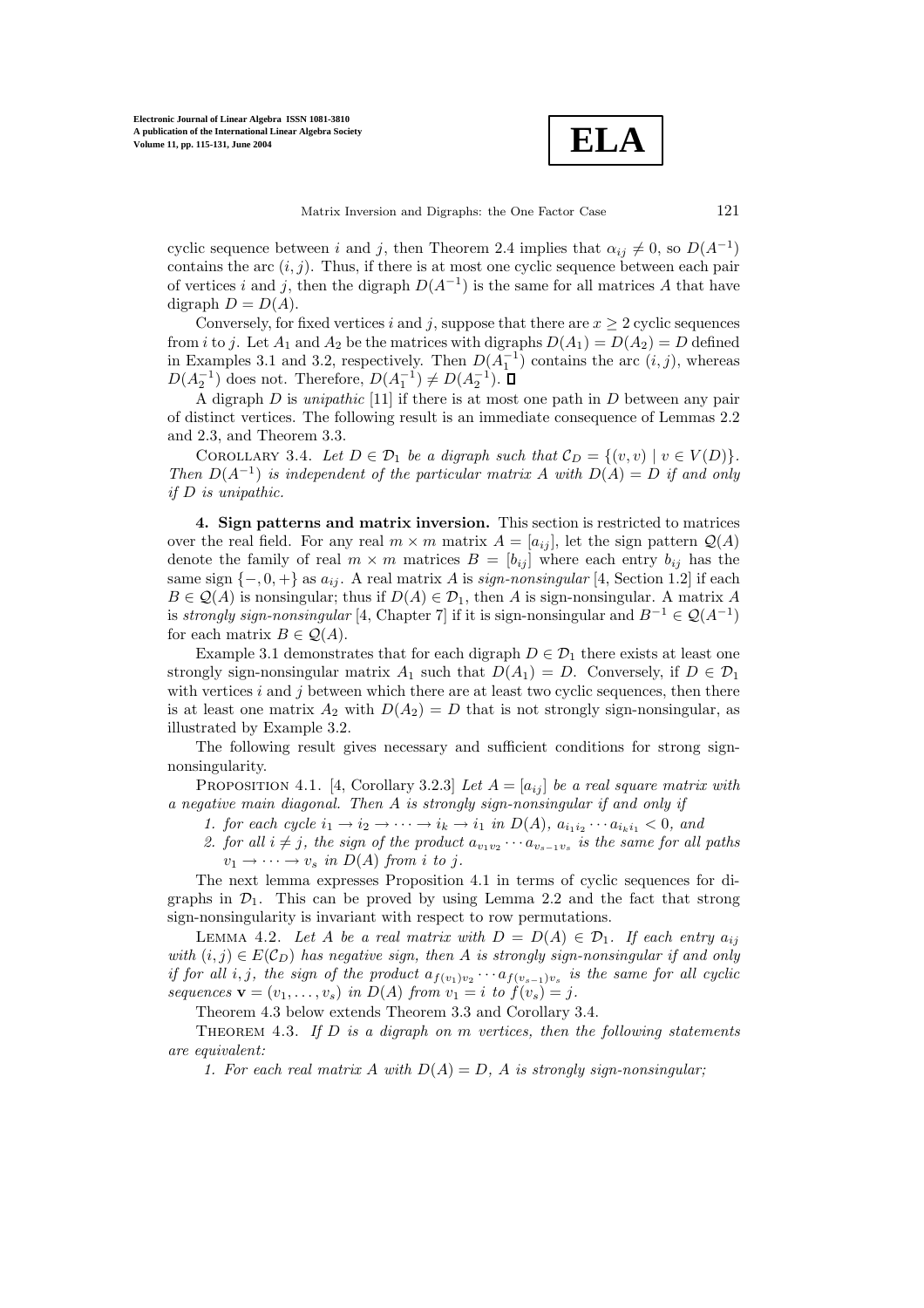**ELA**

- 2. For each matrix A with  $D(A) = D$ , A is nonsingular and  $D(A^{-1})$  is uniquely *determined;*
- *3.*  $D \in \mathcal{D}_1$  *and there is at most one cyclic sequence in* D *between any pair of vertices;*
- *4. For each matrix* A *with* D(A) = D*,* A *contains precisely one nonzero diagonal, and each order* m <sup>−</sup> <sup>1</sup> *square submatrix of* A *has at most one nonzero diagonal.*

*Furthermore, if* D *has a loop at each vertex, then the statements above are equivalent to the following statement:*

*5.*  $D \in \mathcal{D}_1$  *and D is unipathic.* 

*Proof*. Each of the conditions in statements *1*–*4* is invariant under row permutations and implies that D has at least one factor, so without loss of generality assume that D has a loop at each vertex.

We first prove that statements *1*, *2*, *3*, and *5* are equivalent. If statement *5* is false, then D contains either a cycle of length greater than or equal to two or a pair of distinct vertices between which there are at least two distinct paths. Then it is possible to choose a matrix A with  $D(A) = D$  such that at least one of the conditions in Proposition 4.1 is not satisfied, so  $A$  is not strongly sign-nonsingular. Thus by taking the contrapositive, statement *1* implies statement *5* .

If statement 5 is true, then  $D \in \mathcal{D}_1$  and there is at most one path in D between any pair of distinct vertices. Thus by Lemma 2.2, since D has a loop at each vertex, there is at most one cyclic sequence in  $D$  between any pair of distinct vertices. Hence, statement *5* implies statement *3* .

Assume that statement 3 is true and that A is a matrix with  $D(A) = D$ . By Theorem 2.4,  $(i, j) \in E(D(A^{-1}))$  if and only if there exists a cyclic sequence in D from *i* to *j*. This uniquely determines  $D(A^{-1})$ , so statement *3* implies statement *2*.

If there exists a matrix A with  $D(A) = D$  that is singular, then statements 1 and 2 are both false. Therefore, assume that for each matrix A with  $D(A) = D$ , A is nonsingular, and assume also that statement *<sup>1</sup>* is false. Then there exists a real matrix A with  $D(A) = D$  that is not strongly sign-nonsingular. Thus, there exists a matrix B with the same sign pattern as A such that  $A^{-1}$  and  $B^{-1}$  do not have the same sign pattern. If  $D(A^{-1}) \neq D(B^{-1})$ , then statement 2 is false. If  $D(A^{-1}) = D(B^{-1})$ , then let i, j be indices such that the entries  $(A^{-1})_{ij}$  and  $(B^{-1})_{ij}$ are opposite in sign, say  $(A^{-1})_{ij} < 0$  and  $(B^{-1})_{ij} > 0$ . The set  $\mathcal{Q}(A)$  is connected and each matrix  $X \in \mathcal{Q}(A)$  is nonsingular by assumption, since  $D(X) = D$ . Thus, the map  $g: \mathcal{A} \mapsto \mathbb{R}$  given by  $g(X)=(X^{-1})_{ij}$  is well-defined. Since g is continuous, the image  $g(\mathcal{Q}(A))$  must be connected, i.e.,  $g(\mathcal{Q}(A))$  is a real interval. Thus, since  $g(A) < 0$  and  $g(B) > 0$ , there exists a matrix  $X \in \mathcal{Q}(A)$  with  $g(X) = 0$ . Then  $D(X^{-1}) \neq D(A^{-1})$ , so statement *2* is false. By taking the contrapositive, statement *2* implies statement *1* . Hence, statements *1*, *2*, *3*, and *5* are equivalent.

To prove that statements 4 and 5 are equivalent, suppose that  $D \in \mathcal{D}_1$ , and let A be a matrix with  $D(A) = D$ . Thus, each order  $m-1$  principal submatrix of A contains precisely one nonzero diagonal, namely the main diagonal. For all  $i \neq j$ , consider the submatrix  $A_{ji}$  of A with row j and column i deleted. Then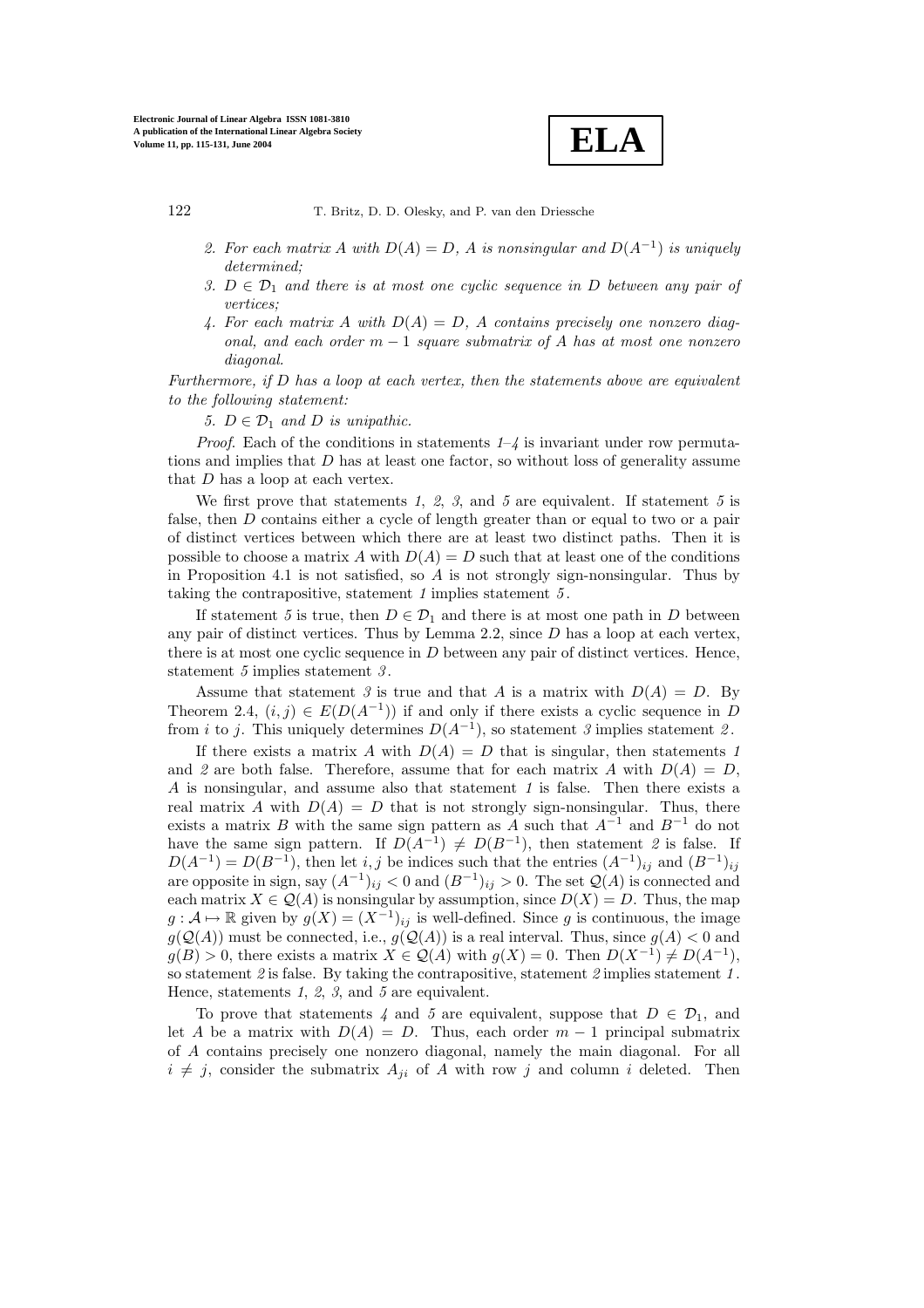

Matrix Inversion and Digraphs: the One Factor Case 123

 $i \to i_1 \to i_2 \to \ldots \to i_k \to j$  is a path in D if and only if

$$
\{a_{kk} \mid k \neq i, i_1, i_2, \dots, i_k, j\} \cup \{a_{i i_1}, a_{i_1 i_2}, \dots, a_{i_k j}\}\
$$

is a nonzero diagonal of  $A_{ii}$ . Hence, statements  $\chi$  and  $\delta$  are equivalent.  $\Box$ 

**5. Nonsingular nearly reducible matrices.** A digraph D is said to be *minimally strongly connected* if it is strongly connected and the removal of any arc of D causes the digraph to no longer be strongly connected. In terms of matrices (over some field), minimally strongly connected digraphs correspond to nearly reducible matrices, i.e., irreducible matrices that become reducible whenever any nonzero entry is replaced by zero. More precisely, a square matrix A is *nearly reducible* [3, Section 3.3] if and only if its digraph  $D(A)$  is minimally strongly connected.

Minimally strongly connected digraphs may be characterized in several ways. One such way is presented in the following lemma. For other characterizations, see  $[2, 5, 5]$ 8, 10. A digraph D is arc unique [9] if for each arc  $(u, v)$  of D,  $u \to v$  is the only path in  $D$  between  $u$  and  $v$ . Note that a strongly connected arc unique digraph with at least two vertices cannot contain loops, and that all unipathic digraphs without loops are arc unique.

Lemma 5.1. [9] *A digraph on at least two vertices is minimally strongly connected if and only if it is a strongly connected arc unique digraph.*

*Proof*. Let D be a strongly connected digraph on at least two vertices. Suppose that D is minimally strongly connected and let  $(u, v)$  be an arc of D. By the minimality of D,  $u \neq v$  and  $u \rightarrow v$  is the only path in D from u to v, so D is arc unique. Conversely, suppose that D is arc unique and let  $(u, v)$  be an arc of D. Since  $u \neq v$ and  $u \to v$  is the only path in D from u to v, the digraph  $D - (u, v)$  is not strongly connected. Thus,  $D$  is minimally strongly connected.  $\square$ 

Hedrick and Sinkhorn [7] proved that the permanent of a nearly reducible matrix contains at most one term. Restated in terms of digraphs, this result may be expressed as follows.

Theorem 5.2. [7] *A minimally strongly connected digraph* D *contains at most one factor.*

We now focus on the class of minimally strongly connected digraphs  $D$  with one factor (i.e.,  $D \in \mathcal{D}_1$ ), and in particular on properties of their cyclic sequences. We then use results of Section 2 to determine in Theorem 5.8 the entries of the inverse of a nonsingular nearly reducible matrix. The result of the following lemma can also be found in [3, p. 63].

Lemma 5.3. *Let* C *be a closed walk in a minimally strongly connected digraph* D*, and let* u *and* v *be distinct vertices of* C*. If* (u, v) *is an arc of* D*, then* (u, v) *is an arc of* C*. In other words,* C *has no chords.*

*Proof.* If  $(u, v)$  is an arc of D not contained in C, then C and therefore D contains a walk (and thus a path) from u to v that does not contain the arc  $(u, v)$ . But this contradicts the arc uniqueness of  $D$ .  $\square$ 

LEMMA 5.4. If  $D \in \mathcal{D}_1$  *is a minimally strongly connected digraph, then all the cycles*  $\mathcal{C}_D(v_1), \ldots, \mathcal{C}_D(v_s)$  *associated with a cyclic sequence*  $(v_1, \ldots, v_s)$  *are distinct. In particular, the walk associated with any cyclic sequence in* D *is a path.*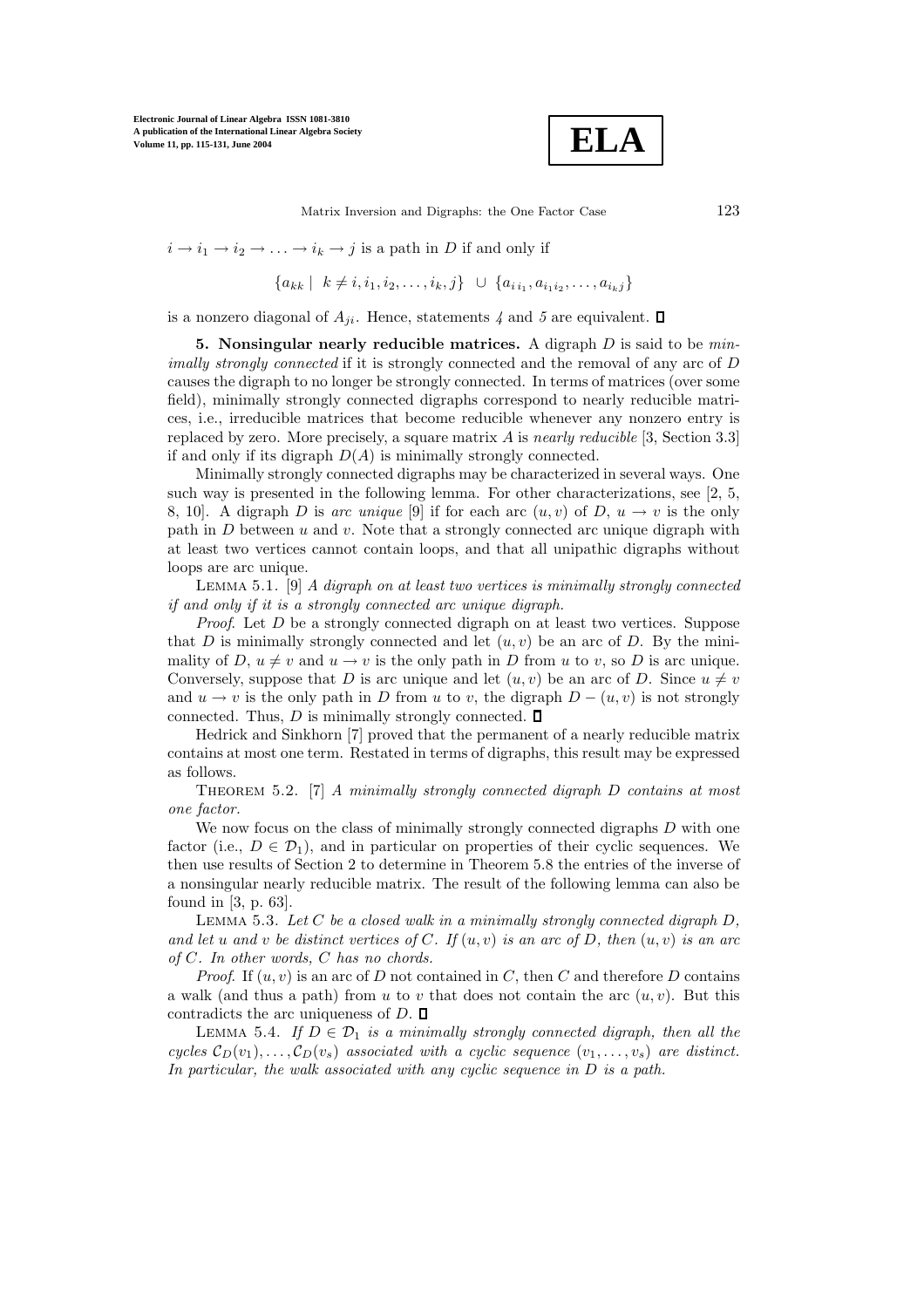

*Proof.* Suppose  $q < r$  are indices of  $\{1, \ldots, s\}$  such that  $\mathcal{C}_D(v_q)$  and  $\mathcal{C}_D(v_r)$  are identical and r is minimal with respect to this property. By definition,  $v_1, \ldots, v_s$  are distinct and  $(f(v_q), v_{q+1}) \in E(D) - E(\mathcal{C}_D)$ . If  $\mathcal{C}_D(v_{q+1}) = \mathcal{C}_D(v_q)$ , then  $(f(v_q), v_{q+1})$ is a chord of  $\mathcal{C}_D(v_q)$ , which contradicts Lemma 5.3. Thus,  $\mathcal{C}_D(v_{q+1}) \neq \mathcal{C}_D(v_q)$ . If  $r > q + 2$ , then the minimality of r implies that

$$
f(v_q) \to v_{q+1} \to n(v_{q+1}) \to \cdots \to f(v_{q+1}) \to \cdots \to v_r \to n(v_r) \to \cdots \to f(v_q)
$$

is a closed walk with the chord  $(f(v_{q+1}), v_{q+1})$ , which contradicts Lemma 5.3. The cycles  $\mathcal{C}_D(v_1), \ldots, \mathcal{C}_D(v_s)$  are therefore distinct.  $\square$ 

COROLLARY 5.5. Let  $D \in \mathcal{D}_1$  be a minimally strongly connected digraph. If i and  $j \neq f(i)$  are vertices contained in the same cycle C of  $\mathcal{C}_D$ , then there is no cyclic *sequence from* i *to* j*. In particular, there is no cyclic sequence from a vertex to itself.*

*Proof.* If  $j \neq f(i)$ , then (i) is not a cyclic sequence from i to j. Therefore, if  $(v_1,\ldots,v_s)$  is a cyclic sequence from  $v_1 = i$  to  $f(v_s) = j$ , then it must have length  $s \geq 2$ , and  $i \notin C_D(v_s) = C_D(f(v_s)) = C_D(j)$ , by Lemma 5.4. The second statement follows from the fact that a minimally strongly connected digraph has no loops, giving that  $i \neq f(i)$  for all vertices i.  $\Box$ 

LEMMA 5.6. If  $D \in \mathcal{D}_1$  *is a minimally strongly connected digraph, then there is at most one cyclic sequence between any two vertices of* D*.*

*Proof.* Suppose that  $(v_1, \ldots, v_s)$  and  $(w_1, \ldots, w_t)$  are distinct cyclic sequences from i to j. Since  $v_1 = w_1 (= i)$ , there is a maximal index  $q < \min\{s, t\}$  such that  $v_q = w_q$  and  $v_{q+1} \neq w_{q+1}$ . Now,  $f(v_s) = f(w_t)(=j)$ , so  $v_s = w_t$ . Hence, there are minimal indices  $r, r' > q$  such that  $C_D(v_r) = C_D(w_{r'})$ . Assume that  $r = q + 1$ . Then

$$
f(w_q) \to w_{q+1} \to n(w_{q+1}) \to \cdots \to f(w_{q+1})
$$
  

$$
\to w_{q+2} \to \cdots \to w_{r'} \to n(w_{r'}) \to \cdots \to v_r
$$

is a path from  $f(v_q) = f(w_q)$  to  $v_r = v_{q+1}$ . Since  $(f(v_q), v_{q+1})$  is an arc of D, this contradicts the arc uniqueness of D. Hence,  $r > q + 1$ . Similarly,  $r' > q + 1$ .

Thus, assume that  $r, r' \ge q + 2$ . Since D is strongly connected, there is a path in D from  $n(v_r)$  to  $v_{q+1}$ . Lemma 5.3 implies that this path must contain the arc  $(f(v_{q+1}), v_{q+1})$ ; otherwise, this arc would be a chord of the closed walk

$$
v_{q+1} \to n(v_{q+1}) \to \cdots \to f(v_{q+1}) \to \cdots \to v_r \to \cdots \to v_{q+1}.
$$

However, this implies the existence of a walk

$$
f(v_q) = f(w_q) \to w_{q+1} \to \dots \to w_{r'} \to n(w_{r'}) \to \dots \to v_r \to \dots \to f(v_{q+1}) \to v_{q+1}
$$

that does not contain the arc  $(f(v_q), v_{q+1})$ . This contradicts the arc uniqueness of D, since D contains the arc  $(f(v_q), v_{q+1})$ .  $\Box$ 

The next result follows immediately from Theorem 5.2 and Lemmas 2.2 and 5.6.

Corollary 5.7. *Let* A *be a nonsingular nearly reducible matrix, and let* P *be the permutation matrix such that the main diagonal of*  $A' = P^{-1}A$  *contains only nonzero entries. Then*  $D(A') \in \mathcal{D}_1$  *is unipathic and arc unique (but not strongly connected).*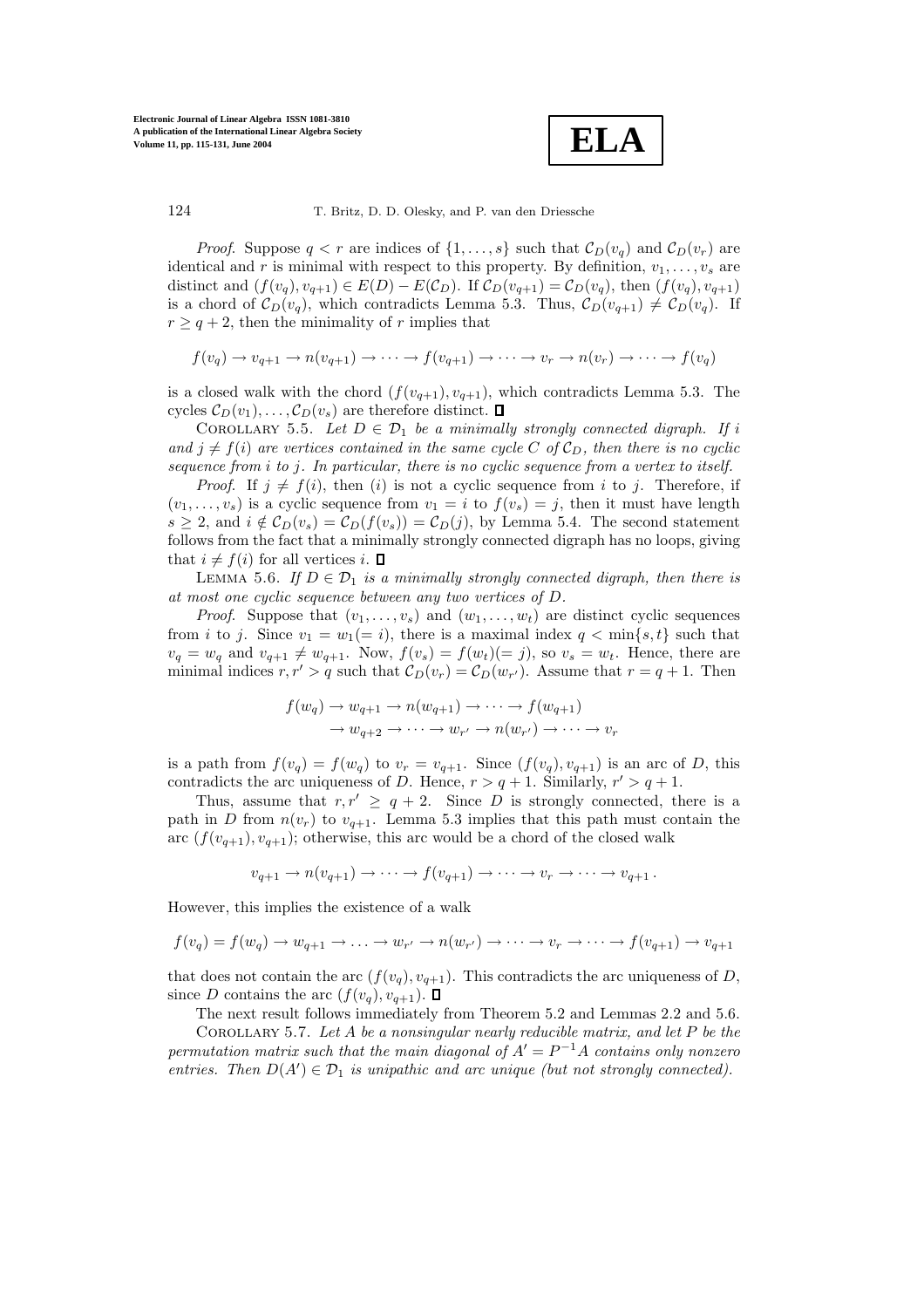

An explicit description of the inverse of a nonsingular nearly reducible matrix  $A$ , in terms of the digraph  $D(A)$ , now follows from Theorems 2.4 and 5.2, and Lemma 5.6.

THEOREM 5.8. Let  $A = [a_{ij}]$  be a nonsingular nearly reducible matrix, and let  $A^{-1} = [\alpha_{ij}]$ . If there is a cyclic sequence  $(v_1, \ldots, v_s)$  in  $D(A)$  from vertex  $i = v_1$  to *vertex*  $j = f(v_s)$ , then

$$
\alpha_{ij} = (-1)^{s-1} \frac{a_{f(v_1)v_2} \cdots a_{f(v_{s-1})v_s}}{a_{f(v_1)v_1} a_{f(v_2)v_2} \cdots a_{f(v_s)v_s}};
$$

*otherwise*  $\alpha_{ij} = 0$ *.* 

Corollary 5.9. *If* A *is a nonsingular nearly reducible real matrix, then* A *is strongly sign-nonsingular.*

This corollary also follows from a more general result for the Moore-Penrose inverse of a nearly reducible matrix in [1]. The strongly sign-nonsingular matrix  $A = \begin{bmatrix} 1 & 1 \\ 1 & 0 \end{bmatrix}$  shows that the converse of Corollary 5.9 does not hold since A is not nearly reducible. Entries of the inverse corresponding to the particular cyclic sequences of length one or two in  $D(A)$  in Theorem 5.8 have the following simple forms.

COROLLARY 5.10. Let  $A = [a_{ij}]$  be a nonsingular nearly reducible matrix with  $a_{rt} \neq 0$  and let  $A^{-1} = [\alpha_{ij}]$ . If  $a_{rt}$  lies on the unique nonzero diagonal of A *(i.e.*,  $t = n(r)$ ), then  $\alpha_i = \frac{1}{r}$ ; otherwise  $\alpha_i$  (i.e.)  $t = n(r)$ ), then  $\alpha_{tr} = \frac{1}{a_{rt}}$ ; otherwise,  $\alpha_{n(r)} f(t) = \frac{1}{a_{rt}}$ , These cases correspond *to the cyclic sequences*  $(n(r))$  *and*  $(n(r), t)$  *in*  $D(A)$ *, respectively.* 

Corollary 5.10 describes in detail key aspects of the inversion  $A \mapsto A^{-1}$  of a nonsingular nearly reducible matrix A. In terms of the digraphs  $D(A)$  and  $D(A^{-1})$ , the map  $D(A) \mapsto D(A^{-1})$  replaces each arc  $(r, t) \in E(D(A))$  by the arc  $(n(r), f(t))$ . If  $(r, t) \in E(C_{D(A)})$ , then this replacement merely reverses the direction of  $(r, t)$ . Thus, the factor  $\mathcal{C}_{D(A^{-1})}$  may be obtained by reversing the direction of the cycles in  $\mathcal{C}_{D(A)}$ . For any cycles  $C_1, C_2 \in \mathcal{C}_{D(A)}$ , if  $(r, t) \in E(D(A))$  is an arc connecting  $C_1$  to  $C_2$ (i.e.,  $r \in V(C_1), t \in V(C_2)$ ), then  $(n(r), f(t)) \in E(D(A^{-1}))$  is an arc connecting the corresponding reversed cycles in  $D(A^{-1})$ . Hence, since  $D(A)$  is strongly connected,  $D(A^{-1})$  is strongly connected. In addition to the arcs resulting from the arc replacements described above,  $D(A^{-1})$  may also contain arcs that result from cyclic sequences of length greater than two.

COROLLARY 5.11. If A *is a nonsingular nearly reducible*  $m \times m$  *matrix, then each order* m <sup>−</sup> <sup>1</sup> *square submatrix of* A *has at most one nonzero diagonal, and no order* m−<sup>1</sup> *principal submatrix of* A *has a nonzero diagonal. In particular, the order* m <sup>−</sup> <sup>1</sup> *principal submatrices of* A *are all singular.*

*Proof.* If A is a nonsingular nearly reducible  $m \times m$  matrix, then this is equally true for each matrix B with  $D(B) = D(A)$ . By Corollary 5.9, each such matrix B is strongly sign-nonsingular, thus by Theorem 4.3, each order  $m-1$  square submatrix of A has at most one nonzero diagonal. Corollary 5.5 and Theorem 5.8 together imply that the entries along the main diagonal of  $A^{-1}$  are all zero. Thus, the identity  $A^{-1} = \frac{\text{adj }A}{\det A}$  implies that the order  $m-1$  principal minors of A must all be zero. The order  $m-1$  principal submatrices of A can therefore not have precisely one nonzero diagonal: thus they must contain none  $\Box$ diagonal; thus they must contain none.  $\square$ 

Note that by this corollary, none of the digraphs  $D(A) - v$ ,  $v \in V(D(A))$ , has a factor.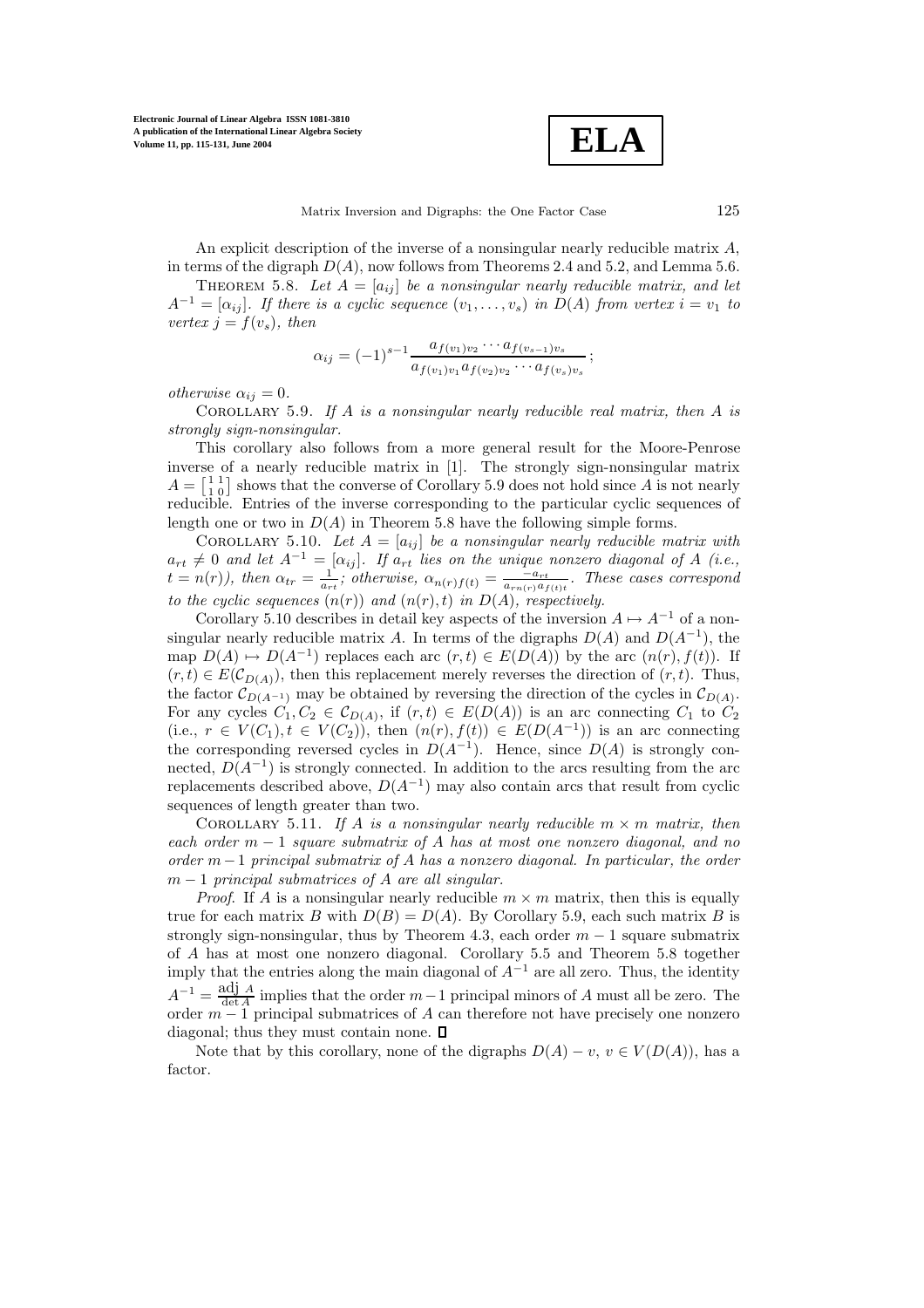

Example 5.12. To illustrate some of the results above, a nearly reducible matrix  $A = [a_{ij}]$ , its inverse  $A^{-1} = [a_{ij}]$ , and the associated digraphs  $D(A)$  and  $D(A^{-1})$ are displayed in Figure 5.1. The factor  $\mathcal{C}_{D(A)}$  consists of the 2-cycle  $1 \rightarrow 2 \rightarrow 1$  and the 3-cycle  $3 \rightarrow 4 \rightarrow 5 \rightarrow 3$ , and the permutations n and f in  $D(A)$  satisfy  $n(1) = 2$ ,  $n(2) = 1, n(3) = 4, n(4) = 5, n(5) = 3, \text{ and } f = n^{-1}$ . Note that  $(1, 2) \in E(C_{D(A)})$ whereas  $(2,3) \in E(D(A)) - E(\mathcal{C}_{D(A)})$ . Thus by Corollary 5.10, the entry  $a_{12}$  of A is replaced in  $A^{-1}$  by the entry  $\alpha_{21} = \frac{1}{a_{12}}$ , and the entry  $a_{23}$  in A is replaced in  $A^{-1}$ by the entry  $\alpha_{15} = \frac{-a_{23}}{a_{21}a_{53}}$ . In terms of digraphs, the arcs  $E(C_{D(A^{-1})})$  are obtained<br>by reversing the direction of each arc in  $E(C_{D(A^{-1})})$  and the arcs  $(2, 3)$  and  $(3, 2)$  are by reversing the direction of each arc in  $E(\mathcal{C}_{D(A)})$ , and the arcs  $(2,3)$  and  $(3,2)$  are<br>replaced in  $D(A^{-1})$  by the arcs  $(1, 5) - (n(2), f(3))$  and  $(4, 1) - (n(3), f(2))$  respectively replaced in  $D(A^{-1})$  by the arcs  $(1, 5) = (n(2), f(3))$  and  $(4, 1) = (n(3), f(2))$ , respectively. Note that if A is real, then A is strongly sign-nonsingular.



Fig. 5.1. Matrices and digraphs for Example 5.12

Results in the remainder of this section focus on digraph aspects of the inverses of nonsingular nearly reducible matrices. For any digraph D, let  $\overline{D}$  denote the transitive closure of D, i.e., the digraph obtained by adding to D an arc  $(i, j)$  whenever D contains a path from i to j  $(i \neq j)$  that is not the path  $i \rightarrow j$  itself. For any digraph D with no cycles of length greater than or equal to two, let  $D^{\circ}$  denote the "transitive" opening" of D, defined to be the digraph obtained by deleting from D an arc  $(i, j)$ whenever D contains a path from i to j  $(i \neq j)$  that is not the path  $i \to j$  itself. Note that if D has no cycles of length greater than or equal to two, then  $\overline{D} = \overline{D^{\circ}}$  and  $D^{\circ} = (\overline{D})^{\circ}.$ <br>LEMMA

Lemma 5.13. *If* A *is a nonsingular nearly reducible matrix, and* P *is a permutation matrix such that the matrix*  $A' = P^{-1}A$  *has only nonzero entries along the main diagonal, then*  $D((A')^{-1}) = \overline{D(A')}$  and  $D(A') = D((A')^{-1})^{\circ}$ .<br>*Proof* By Lemma 2.2 and Theorem 5.8  $D((A')^{-1}) = \overline{D(A')}$ 

*Proof.* By Lemma 2.2 and Theorem 5.8,  $D((A')^{-1}) = \overline{D(A')}$ . By Corollary 5.7,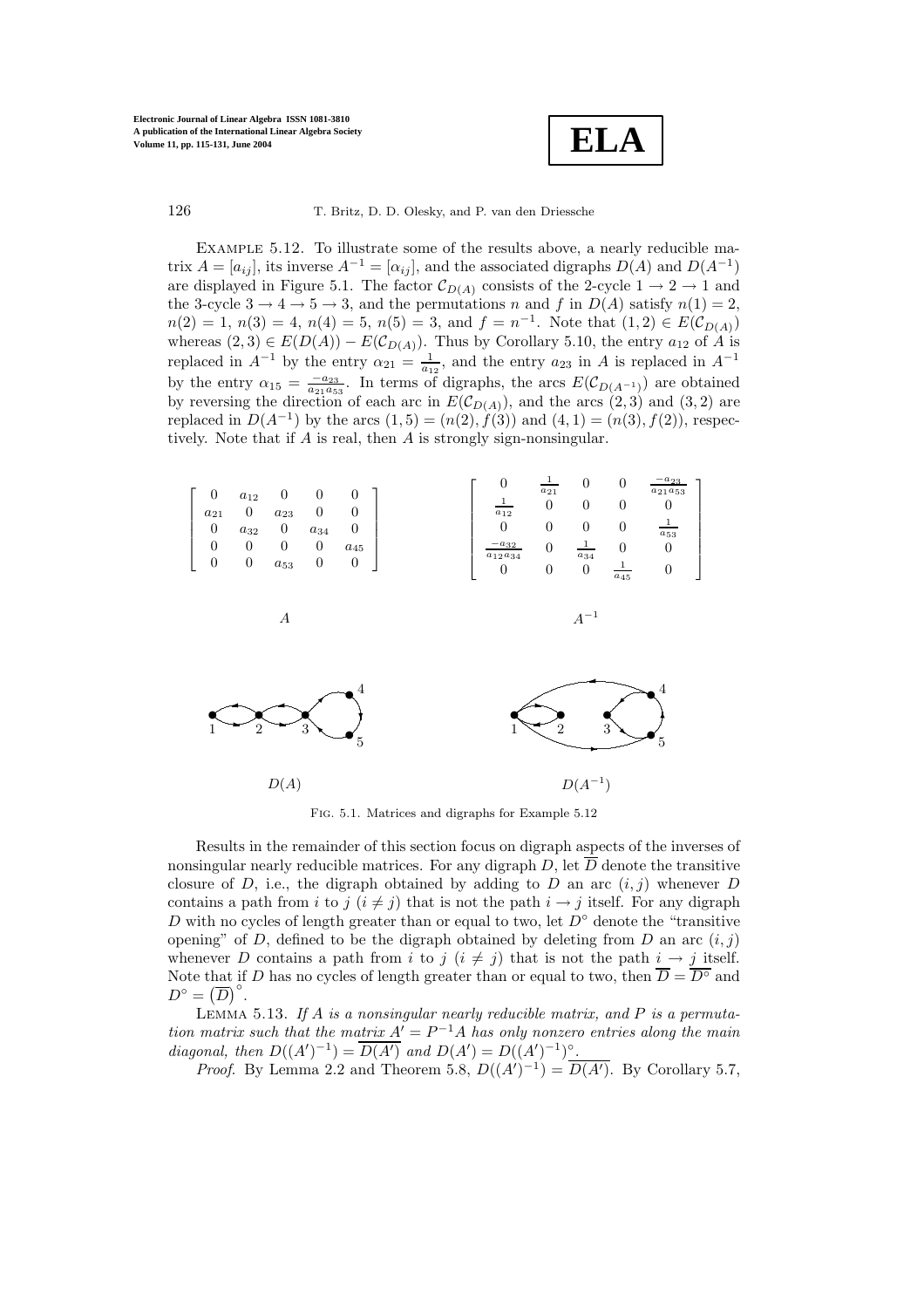**ELA**

 $D(A')$  is arc unique. Hence,  $D(A') = D(A')^{\circ} = (\overline{D(A')})^{\circ} = D((A')^{-1})^{\circ}$ .<br>Let  $D \in \mathcal{D}_c$  be a digraph with "next" and "former" permutation

Let  $D \in \mathcal{D}_1$  be a digraph with "next" and "former" permutations n and f, respectively. For any digraph D' with vertex set  $V(D') = V(D)$ , let  $N_D D'$  and  $D' F_D$ <br>denote the digraphs with vertex set  $V(D)$  and respective arc sets denote the digraphs with vertex set  $V(D)$  and respective arc sets

$$
E(N_D D') = \{(n(i), j) | (i, j) \in E(D')\} \text{ and}
$$
  

$$
E(D'F_D) = \{(i, f(j)) | (i, j) \in E(D')\}.
$$

The following lemma describes how these digraphs are related to digraphs of row (or column) permutations of an associated matrix.

LEMMA 5.14. Let  $M = [m_{ij}]$  be an  $m \times m$  matrix and let  $P = [p_{ij}]$  be an  $m \times m$ *permutation matrix. Then*

$$
D(PM) = N_{D(P^{-1})}D(M)
$$
 and  $D(MP) = D(M)F_{D(P^{-1})}$ .

*Proof.* Let n and f be the "next" and "former" permutations in  $D(P^{-1})$ . In other words, n (resp. f) is the permutation such that  $p_{n(j)j} = 1$  (resp.  $p_{if(i)} = 1$ ) for all *i*. Entry  $(PM)_{ij}$  is nonzero if and only if both  $p_{ik}$  and  $m_{kj}$  are both nonzero, i.e., if the entry  $m_{f(i)j}$  is nonzero. Thus for all  $i, j, (i, j) \in E(D(PM))$  if and only if  $(f(i), j) \in E(D(M))$ . The latter is true if and only if  $(i, j) = (n(f(i)), j)$  is an arc of  $N_{D(P^{-1})}D(M)$ . Hence,  $D(PM) = N_{D(P^{-1})}D(M)$ . The proof of the second identity is similar.  $\square$ 

Theorem 5.15. *If* A *is a nonsingular nearly reducible matrix, then the digraphs* <sup>D</sup>(A) *and* <sup>D</sup>(A<sup>−</sup><sup>1</sup>) *determine each other uniquely, as follows:*

$$
D(A^{-1}) = \overline{N_{D(A)}D(A)}F_{D(A)} \quad and \quad D(A) = N_{D(A^{-1})}(D(A^{-1})F_{D(A^{-1})})^{\circ}.
$$

*Proof.* Let P be a permutation matrix such that  $P^{-1}A$  has only nonzero entries along its main diagonal. The nonzero diagonal in A has the same coordinate positions as the nonzero diagonal in P, i.e.,  $\mathcal{C}_{D(A)} = \mathcal{C}_{D(P)}$ . Thus by Lemmas 5.13 and 5.14,

$$
D(A^{-1}) = D((P^{-1}A)^{-1}P^{-1})
$$
  
=  $D((P^{-1}A)^{-1})F_{D(P)}$   
=  $D((P^{-1}A)^{-1})F_{D(A)}$   
=  $\frac{D(P^{-1}A)F_{D(A)}}{N_{D(P)}D(A)F_{D(A)}}$   
=  $\frac{N_{D(P)}D(A)}{N_{D(A)}D(A)F_{D(A)}}$ .

The second identity follows similarly.  $\square$ 

Let  $A$  be a nonsingular nearly reducible real matrix. By Corollary 5.9,  $A$  is strongly sign-nonsingular, so the sign pattern of A determines the sign pattern of  $A^{-1}$ . The following result shows that the converse is also true, even though  $A^{-1}$  need not be strongly sign-nonsingular.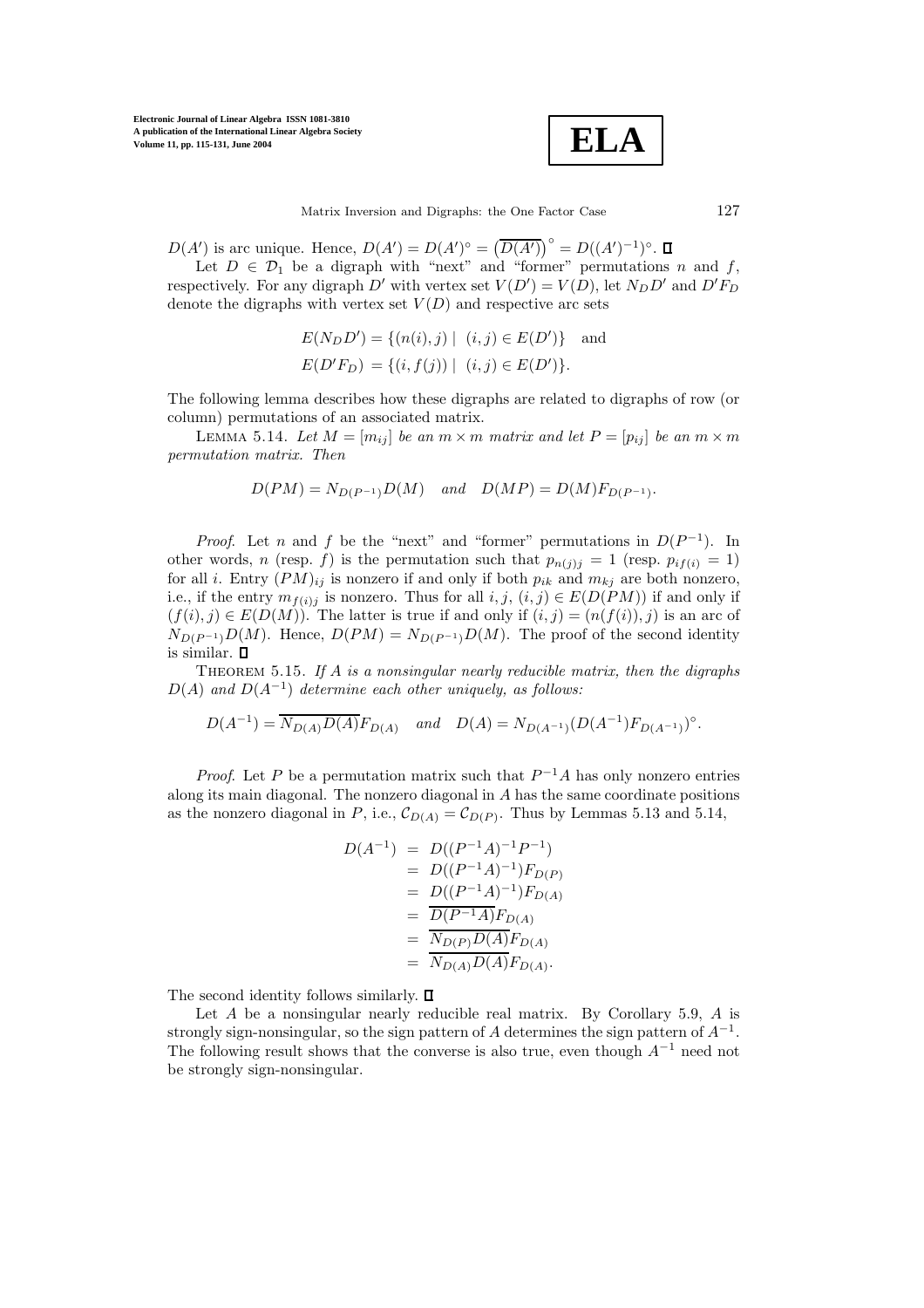128





T. Britz, D. D. Olesky, and P. van den Driessche

FIG. 5.2. Digraphs for Example 5.17

**PROPOSITION** 5.16. If  $B = [b_{ij}]$  is a nonsingular real matrix with a nearly reducible inverse, then without calculating  $B^{-1}$  it is possible to determine the sign pattern of  $B^{-1}$  directly from the sign pattern of B.

*Proof.* Let  $A = [a_{ij}] = B^{-1}$ . By Theorem 5.15,  $D(A) = N_{D(B)}(D(B)F_{D(B)})^{\circ}$ , so the digraph  $D(A)$  is determined by the digraph  $D(B)$ , which in turn is determined by the sign pattern of B. Thus, let  $a_{rt}$  be a nonzero entry of A, and let n and f be the "next" and "former" permutations in  $D(B)$ . By Corollary 5.10, if  $(t,r) \in E(C_{D(B)})$ ,<br>then  $a_{rt} = \frac{1}{b_{tr}}$ ; otherwise,  $b_{f(r)n(t)} = \frac{-a_{rt}}{a_{rf(r)}a_{n(t)t}}$ , giving  $a_{rt} = -b_{f(r)n(t)}a_{rf(r)}a_{n(t)t}$  $\frac{-b_{f(r)n(t)}}{b_{f(r)r}b_{tn(t)}}$ . In either case, the sign of  $a_{rt}$  is determined by the signs of entries of B.  $\Box$ 

EXAMPLE 5.17. If A is a nearly reducible matrix, then without calculating  $A^{-1}$ it is possible to determine the digraph  $D(A^{-1})$  directly from the digraph  $D(A)$ . The identity  $D(A^{-1}) = \overline{N_{D(A)}D(A)}F_{D(A)}$  in Theorem 5.15 states explicitly how this may be done. To illustrate this procedure, Figure  $5.2(a)$  displays the minimally strongly connected digraph  $D$  from Figure 2.1. Suppose that  $A$  is a (nearly reducible) matrix with  $D(A) = D$ . To determine  $D(A^{-1})$ , first form the digraph  $N_D D$  (see Figure 5.2(b)). Next, determine the transitive closure  $\overline{N_D D}$  (see Figure 5.2(c)). Finally, determine the digraph  $\overline{N_D}\overline{D}F_D$ , which equals  $D(A^{-1})$  (see Figure 5.2(d)). If B is a matrix with  $D(B)$  as in Figure 5.2(d) and if  $B^{-1}$  is nearly reducible, then by Proposition 5.16,  $D(B^{-1})$  is as in Figure 5.2(a), and the sign pattern of  $B^{-1}$  is determined by that of  $B$ .

If A is a nonsingular nearly reducible matrix, then it follows from Theorem 5.15 that  $A^{-1}$  has at least as many nonzero entries as A. Example 5.17 shows that  $A^{-1}$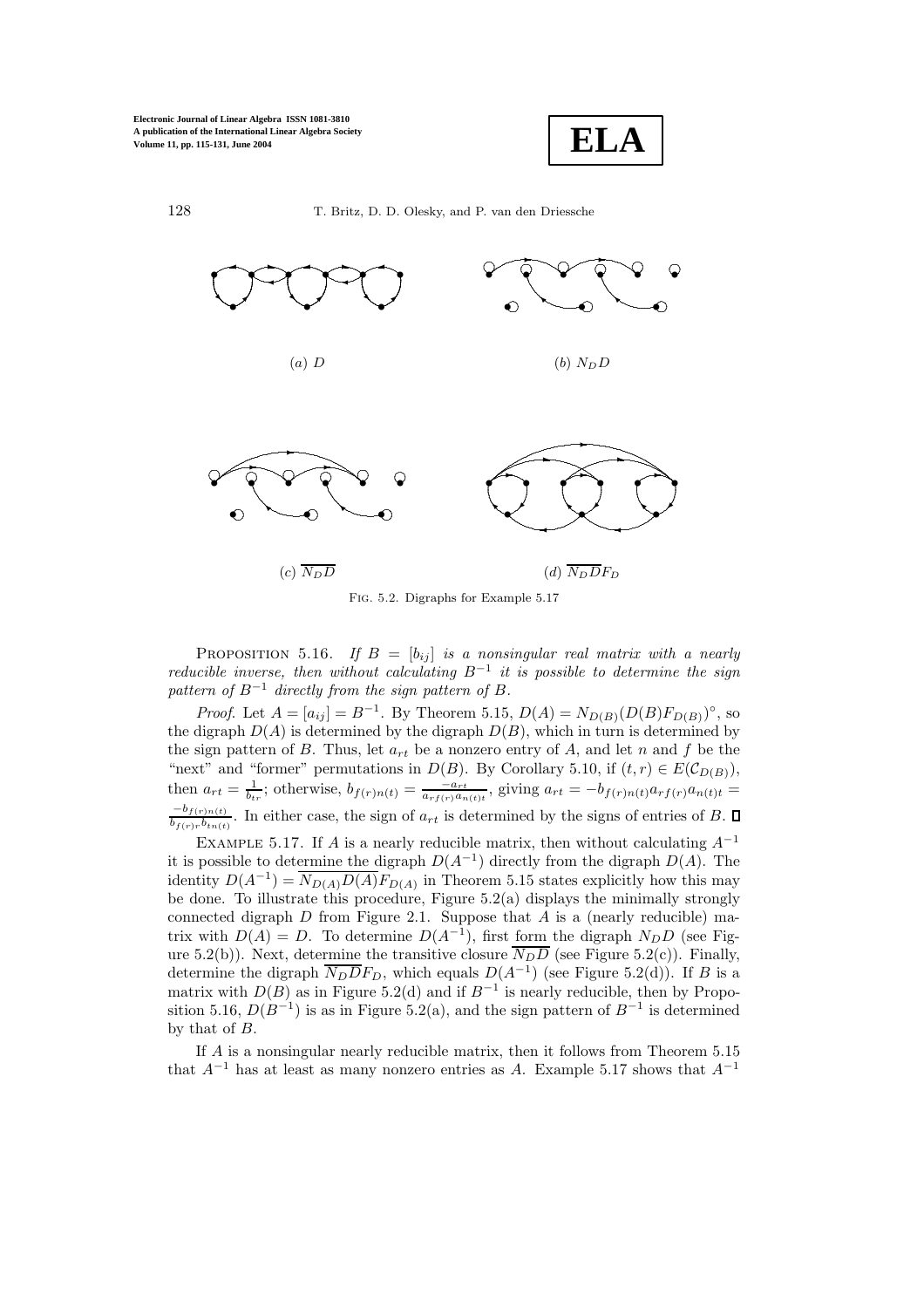**ELA**

can in fact have more nonzero entries than A. A complete characterization of when the number of nonzero entries of A and  $A^{-1}$  are equal is given in Theorem 5.18 with a special case elaborated in Proposition 5.19.

Theorem 5.18. *If* A *is a nonsingular nearly reducible matrix, then the following statements are equivalent:*

- *1.* A−<sup>1</sup> *is nearly reducible;*
- *2.* A−<sup>1</sup> *is strongly sign-nonsingular;*
- *3.* <sup>A</sup> *and* <sup>A</sup>−<sup>1</sup> *contain the same number of nonzero entries;*
- *4. no cyclic sequence of* D(A) *has length three;*
- 5. no path in  $N_{D(A)}D(A)$  has length two;
- 6.  $N_{D(A)}D(A) = \overline{N_{D(A)}D(A)}$ .

*Proof*. The equivalence of statements *4* and *5* follows from Lemma 2.2 since  $N_{D(A)}D(A) = D(A')$ , where A' is the matrix obtained by permuting the rows of A such that the main diagonal of A' has only ponzero entries such that the main diagonal of  $A'$  has only nonzero entries.

Statement 5 trivially implies statement 6. By Corollary 5.7,  $D(A')$  is arc unique<br>tatement 6 implies statement 5 so statement *6* implies statement *5* .

Since  $D(A)$  has the same number of arcs as  $N_{D(A)}D(A)F_{D(A)}$ , which is a subdigraph of  $\overline{N_{D(A)}D(A)}F_{D(A)} = D(A^{-1})$  by Theorem 5.15,  $N_{D(A)}D(A) = \overline{N_{D(A)}D(A)}$ if and only if  $D(A)$  and  $D(A^{-1})$  have the same number of arcs. Hence, statements 3 and *6* are equivalent.

To prove that statement 1 implies statement  $\chi$ , suppose that  $D(A)$  contains a cyclic sequence  $(v_1,\ldots,v_s)$  of length  $s \geq 3$ . Then  $(v_1,v_2), (v_2,v_3)$ , and  $(v_1,v_2,v_3)$ are also cyclic sequences in  $D(A)$ , from  $v_1$  to  $f(v_2)$ , from  $v_2$  to  $f(v_3)$ , and from  $v_1$ to  $f(v_3)$ , respectively. Thus by Theorem 5.8,  $(v_1, f(v_2))$ ,  $(v_2, f(v_3))$ , and  $(v_1, f(v_3))$ are arcs of  $D(A^{-1})$ . Hence,

$$
v_1 \to f(v_2) \to f(f(v_2)) \to \cdots \to v_2 \to f(v_3)
$$

is a path in  $D(A^{-1})$  from  $v_1$  to  $f(v_3)$ . Since  $(v_1, f(v_3)) \in E(D(A^{-1}))$ ,  $D(A^{-1})$  is not arc unique, so  $A^{-1}$  is not nearly reducible by Corollary 5.7. Thus by taking the contrapositive, statement *1* implies statement *4* . To prove that statement *4* implies statement 1, note that by the remarks after Corollary 5.10,  $D(A^{-1})$  is strongly connected. Assume that  $A^{-1}$  is not nearly reducible. Then by Lemma 5.1,  $D(A^{-1})$ is not arc unique, so there exists an arc  $(u, v) \in E(D(A^{-1}))$  and a path  $u_1 \to u_2 \to$  $\cdots \rightarrow u_t$  with  $u = u_1, v = u_t$  and  $t > 3$ . By Theorem 5.8 since  $(u_1, u_2), (u_2, u_3) \in$  $E(D(A^{-1}))$ , there exists a cyclic sequence  $(u_1,\ldots,n(u_2))$  in  $D(A)$  from  $u_1$  to  $u_2$ , and a cyclic sequence  $(u_2, \ldots, u(u_3))$  in  $D(A)$  from  $u_2$  to  $u_3$ . Thus by Lemma 2.2,  $D(A')$ <br>contains a path contains a path

$$
u_1 \to \cdots \to u_2 \to \cdots \to u_3.
$$

Hence,  $D(A')$  contains a path of length three, so by Lemma 2.2,  $D(A)$  contains<br>a cyclic sequence of length three. Thus by taking the contrapositive statement  $\Lambda$ a cyclic sequence of length three. Thus by taking the contrapositive, statement *4* implies statement *1* .

By Corollary 5.9, statement *1* immediately implies statement *2* . To prove that statement 2 implies statement 1, suppose that  $A^{-1}$  is strongly sign-nonsingular. Since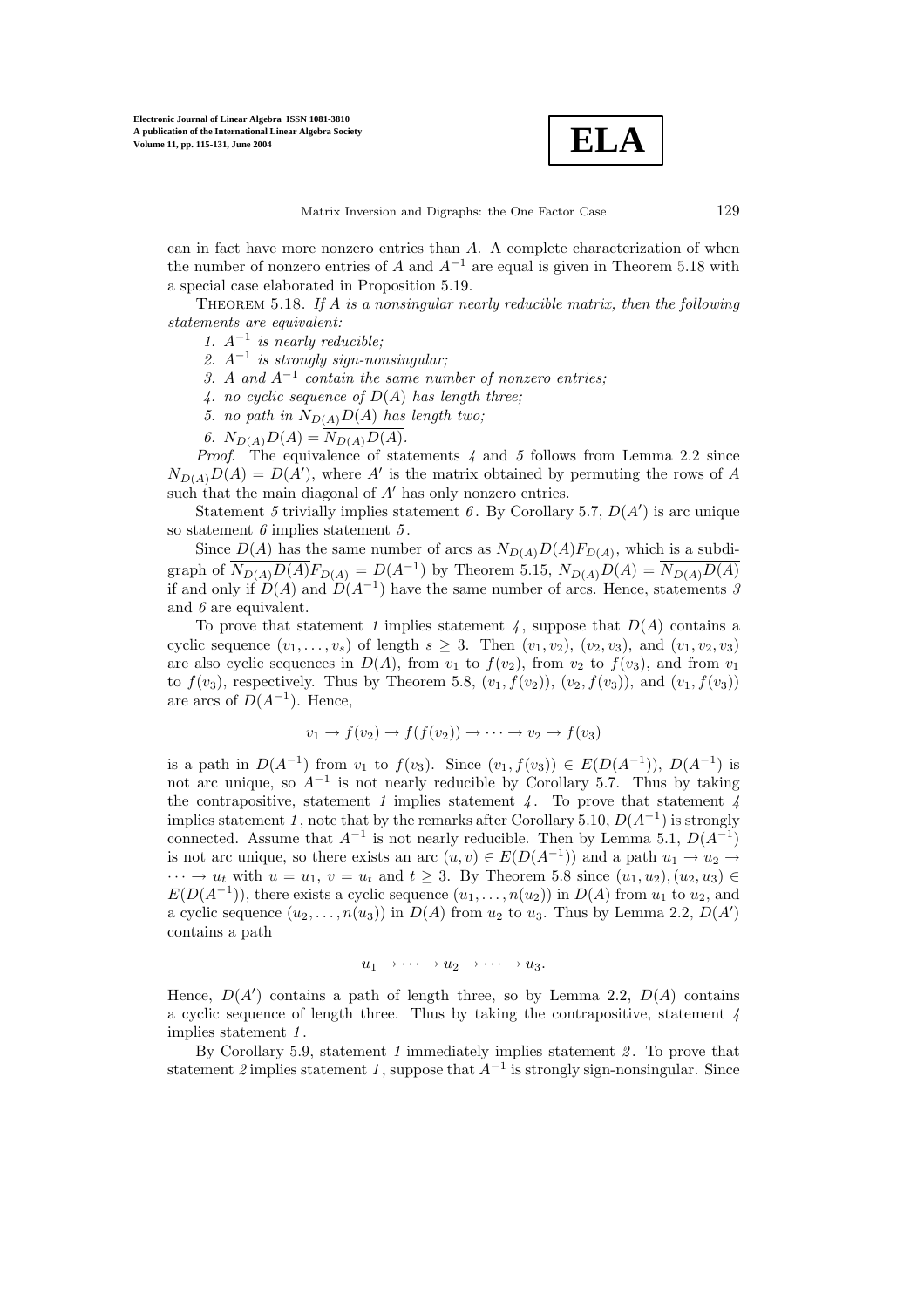

strong sign-nonsingularity is invariant with respect to row permutations, it may be assumed without loss of generality that the main diagonals of A and  $A^{-1}$  have only nonzero entries. By Theorem 5.15,  $D(A^{-1}) = N_{D(A)}D(A)F_{D(A)} = N_{D(A)}D(A)$ . Since by Theorem 4.3,  $D(A^{-1})$  is unipathic and thus arc unique,  $N_{D(A)}D(A) =$  $\overline{N_{D(A)}D(A)}$ . Hence statement 6 is true, which by the above implications implies that statement *1* is also true.

To illustrate the above theorem, consider the nearly reducible matrix  $A$  in Figure 5.1. By Theorem 5.18,  $A^{-1}$  is nearly reducible since A and  $A^{-1}$  each contain seven nonzero entries. In contrast, consider any nearly reducible matrix A with digraph  $D(A) = D$  as in Figure 5.2. By Theorem 5.18,  $A^{-1}$  is neither strongly sign-nonsingular nor nearly reducible since  $N_D D \neq \overline{N_D D}$ .

Proposition 5.19. *If* A *is a nonsingular nearly reducible matrix, then*

$$
D(A^{-1}) = D(A^T) \quad \text{if and only if} \quad D(A) \text{ is a cycle.}
$$

*Proof.* If  $D(A)$  is a cycle, then clearly  $D(A^{-1}) = D(A^T)$ . To show that the converse implication is true, suppose that  $D(A^{-1}) = D(A^T)$ . Then A and  $A^{-1}$ have the same number of nonzero entries, so by Theorem 5.18, the cyclic sequences in  $D(A)$  have length either one or two. Assume that  $(i, j) \in E(D(A)) - E(\mathcal{C}_{D(A)})$ . Then  $(j, i) \in E(D(A^T)) = E(D(A^{-1}))$ , so by Theorem 5.8, there is a cyclic sequence from j to i. Since  $(i, j) \notin E(C_{D(A)})$ , the cyclic sequence from j to i cannot have length one; thus it has length two. Hence, there exists an arc  $(r, t) \in E(D(A))$  such that  $(j, i)=(n(r), f(t))$ , where n and f are the "next" and "former" permutations defined by  $\mathcal{C}_{D(A)}$ . Then

$$
r \to t \to n(t) \to \cdots \to f(t) = i \to j \to n(j) \to \cdots \to f(j) = r
$$

is a cycle in  $D(A)$  that has  $(r, j)$  as chord. This contradicts Lemma 5.3, so all arcs of  $D(A)$  are contained in  $E(C_{D(A)})$ . In other words,  $D(A)$  is a vertex-disjoint union of cycles. Since  $D(A)$  is strongly connected, it must consist of a single cycle.  $\square$ 

## REFERENCES

- [1] T. Britz, D. D. Olesky, and P. van den Driessche. The Moore-Penrose inverse of matrices with an acyclic bipartite graph. *Linear Algebra Appl.*, to appear.
- [2] R. A. Brualdi and M. B. Hedrick. A unified treatment of nearly reducible and nearly decomposable matrices. *Linear Algebra Appl.*, 24:51–73, 1979.
- [3] R. A. Brualdi and H. Ryser. *Combinatorial Matrix Theory*. Cambridge University Press, Cambridge, 1991.
- [4] R. A. Brualdi and B. L. Shader. *Matrices of Sign-Solvable Linear Systems*. Cambridge University Press, Cambridge, 1995.
- [5] D. J. Hartfiel. A simplified form for nearly reducible and nearly decomposable matrices. *Proc. Amer. Math. Soc.*, 24:388–393, 1970.
- [6] F. Harary. A graph theoretic approach to matrix inversion by partitioning. *Numer. Math.*, 4:128–135, 1962.
- [7] M. Hedrick and R. Sinkhorn. A special class of irreducible matrices The nearly reducible matrices. *J. Algebra*, 16:143–150, 1970.
- [8] D. E. Knuth. Wheels within wheels. *J. Combin. Theory, Ser. B*, 16:42–46, 1974.